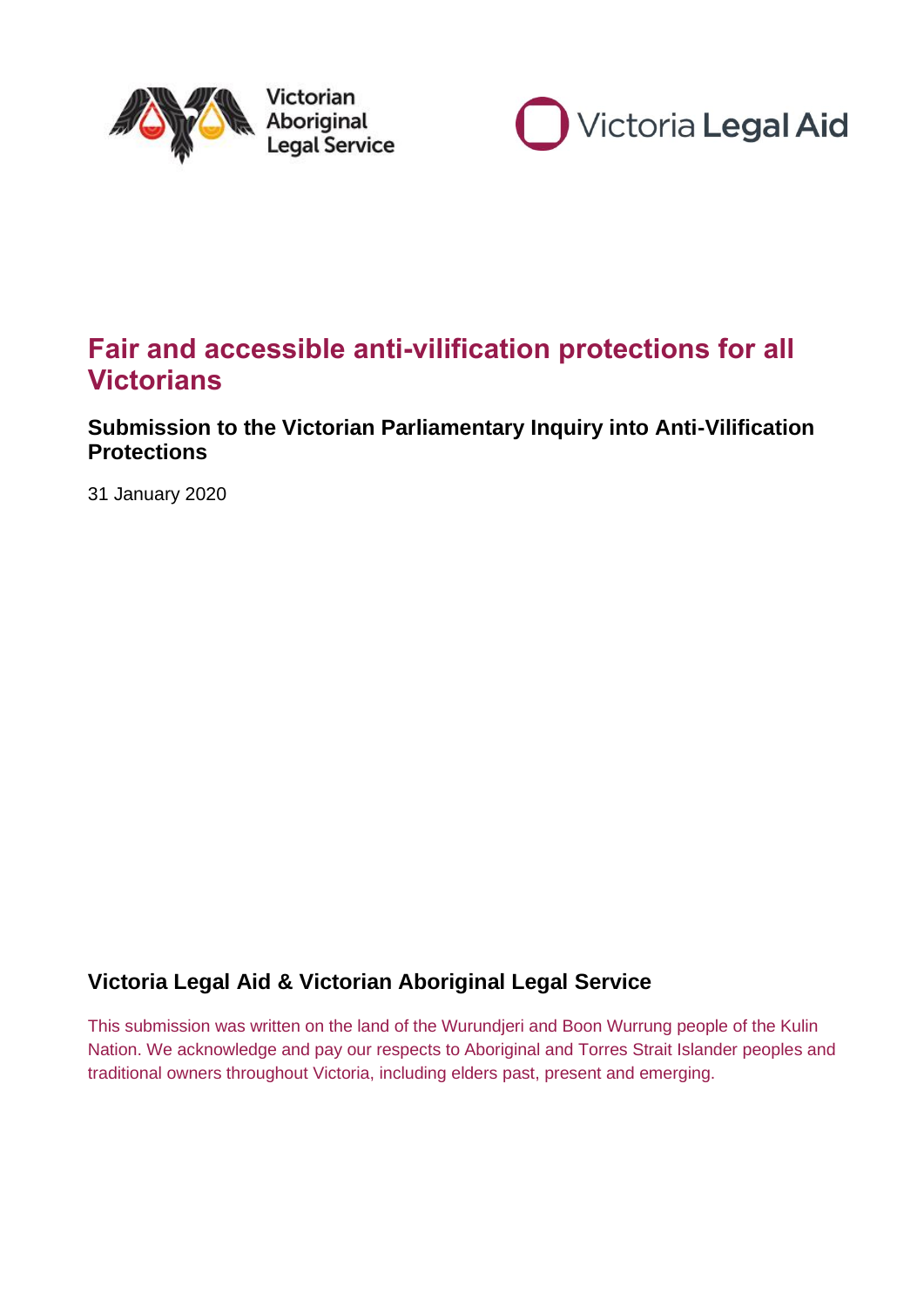© 2020 Victoria Legal Aid. Reproduction without express written permission is prohibited.

Written requests should be directed to Victoria Legal Aid, Research and Communications, Level 9, 570 Bourke Street, Melbourne Vic 3000.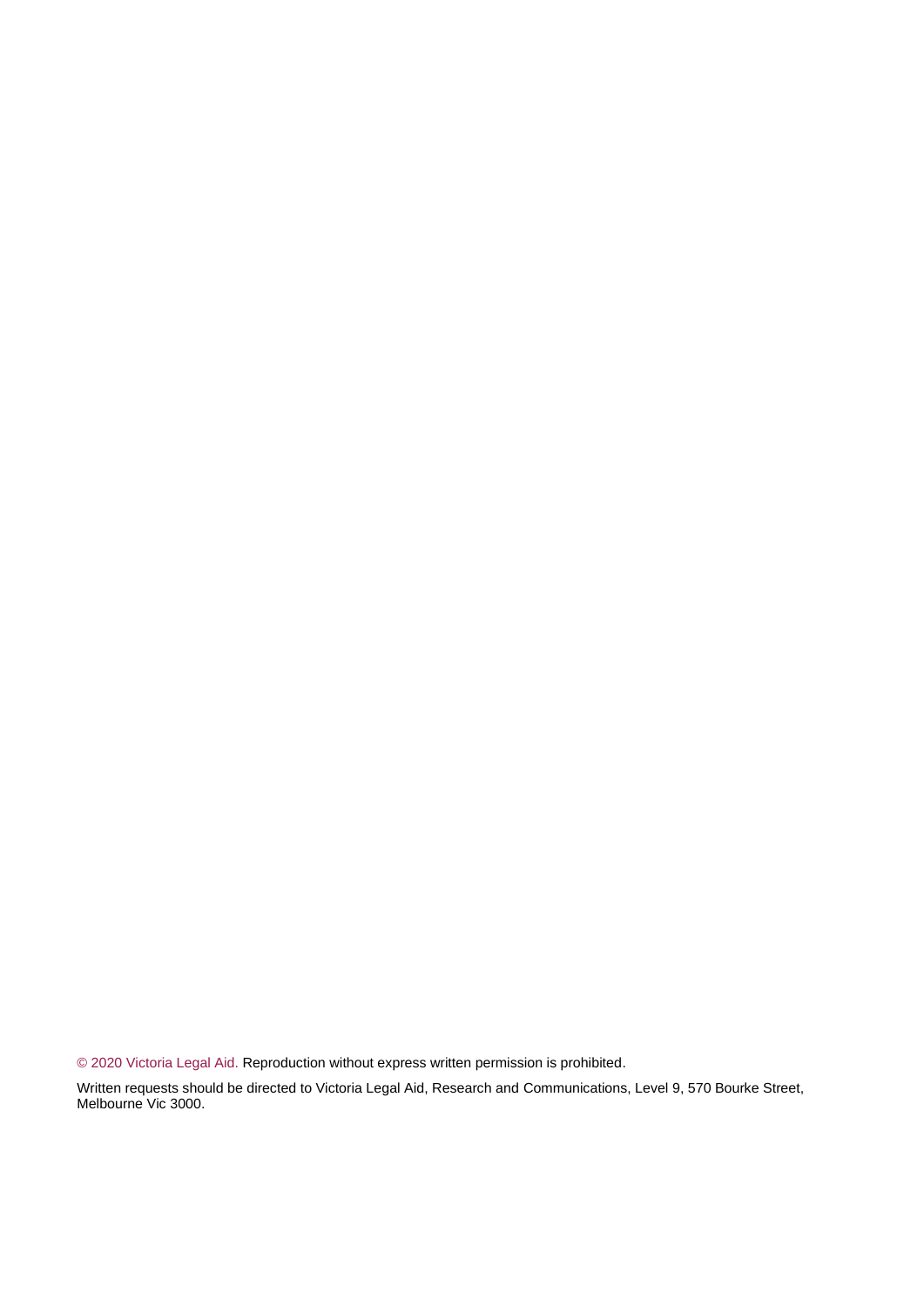# **Contents**

| $\mathbf 1$ .  |                                                                                        |  |  |  |  |
|----------------|----------------------------------------------------------------------------------------|--|--|--|--|
| 2.             |                                                                                        |  |  |  |  |
|                | Focus on prevalence and impact of hate speech on Aboriginal and Torres Strait Islander |  |  |  |  |
|                |                                                                                        |  |  |  |  |
| 3.             |                                                                                        |  |  |  |  |
| $\mathbf{4}$   |                                                                                        |  |  |  |  |
|                |                                                                                        |  |  |  |  |
|                |                                                                                        |  |  |  |  |
| 5.             |                                                                                        |  |  |  |  |
|                |                                                                                        |  |  |  |  |
|                |                                                                                        |  |  |  |  |
|                |                                                                                        |  |  |  |  |
| 6.             |                                                                                        |  |  |  |  |
|                |                                                                                        |  |  |  |  |
|                |                                                                                        |  |  |  |  |
|                |                                                                                        |  |  |  |  |
| 7.             |                                                                                        |  |  |  |  |
| 8.             |                                                                                        |  |  |  |  |
|                |                                                                                        |  |  |  |  |
|                |                                                                                        |  |  |  |  |
| 9 <sub>1</sub> |                                                                                        |  |  |  |  |
| 10.            |                                                                                        |  |  |  |  |
|                |                                                                                        |  |  |  |  |
|                |                                                                                        |  |  |  |  |
|                |                                                                                        |  |  |  |  |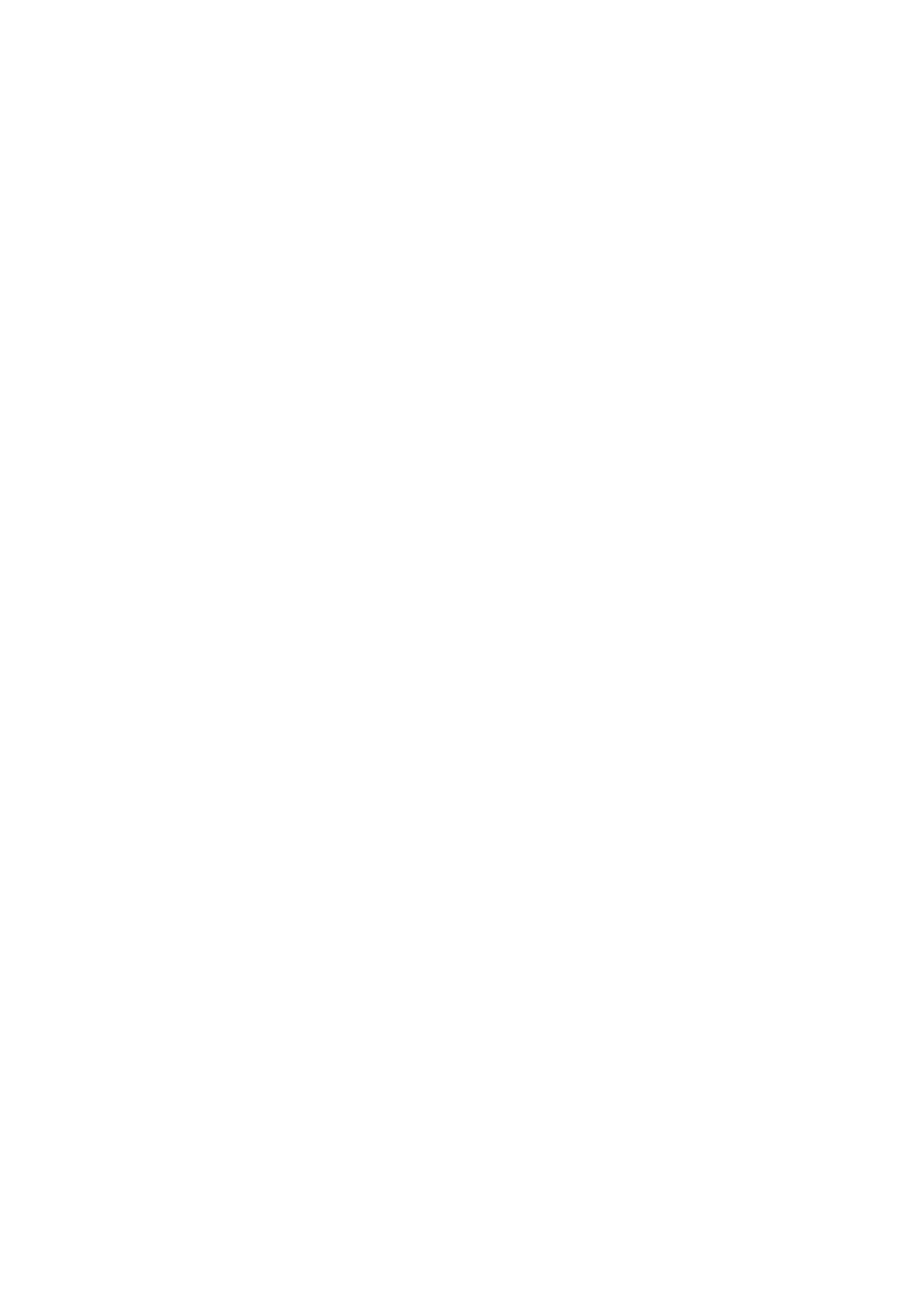# <span id="page-4-0"></span>**1. Executive summary**

Victoria Legal Aid (**VLA**) and the Victorian Aboriginal Legal Service (**VALS**) welcome the opportunity to contribute to this important inquiry into Victoria's anti-vilification protections. Addressing hate speech goes to the heart of promoting a welcoming, harmonious society and ensuring individuals do not experience fear or exclusion because of who they are. Strong and effective protections from hate speech benefit both individuals and the Victorian community as a whole by promoting inclusion and celebrating diversity.

## **Demonstrating the urgent need for reform**

Victoria's anti-vilification laws currently fall short of effectively tackling hate speech and require urgent reform. This joint submission outlines VLA and VALS' practice experience and our observations on the prevalence of hate speech and its harmful impact. We include further information about VLA and VALS' institutional role, client profiles and practice experience at **Annexures A and B**.

Our recommendations for reform are drawn from both our legal work and our clients' stories, six of which are included in this submission. Our clients' experiences highlight gaps in the law and problems with current legal protections and systems of enforcement.

Aboriginal and Torres Strait Islander peoples in particular suffer disproportionally from the harmful cumulative effects of hate speech and yet cannot rely on the *Racial and Religious Tolerance Act 2001* (Vic) (**RRTA**) to stop this conduct. This is demonstrated by VALS' client Charmaine, who experienced hate speech in a restaurant and was discouraged to learn that racial incitement would be difficult to prove. Her full story on page 7 of our submission also demonstrates how current legal tests set the bar too high and fail to capture the harms of public hate speech:

"I learnt that very few cases have met the standards set out under this act. This was a shock to me and a great disappointment and immense source of frustration. I mean what's the point of the piece of legislation that isn't interested in either you (the victim) or the offender, but focuses on the impact on bystanders? Why call it racial vilification when it's so narrowly defined and tested? I can only hope that my case is one of those very few that meet the threshold…."

Many of our clients also experience hate speech on grounds other than their race or religion. Timothy's story on page 9 of our submission highlights how the current scope of the law leaves many groups who commonly experience hate speech, including members of the LTBTIQ+ community, with no legal recourse.

To adequately address the pervasive problem of hate speech, Victoria's anti-vilification laws must be broadened, modernised and strengthened. Our submission sets out the need for reform both to civil and criminal approaches to hate speech to provide for clear, accessible legal protections that can readily be enforced.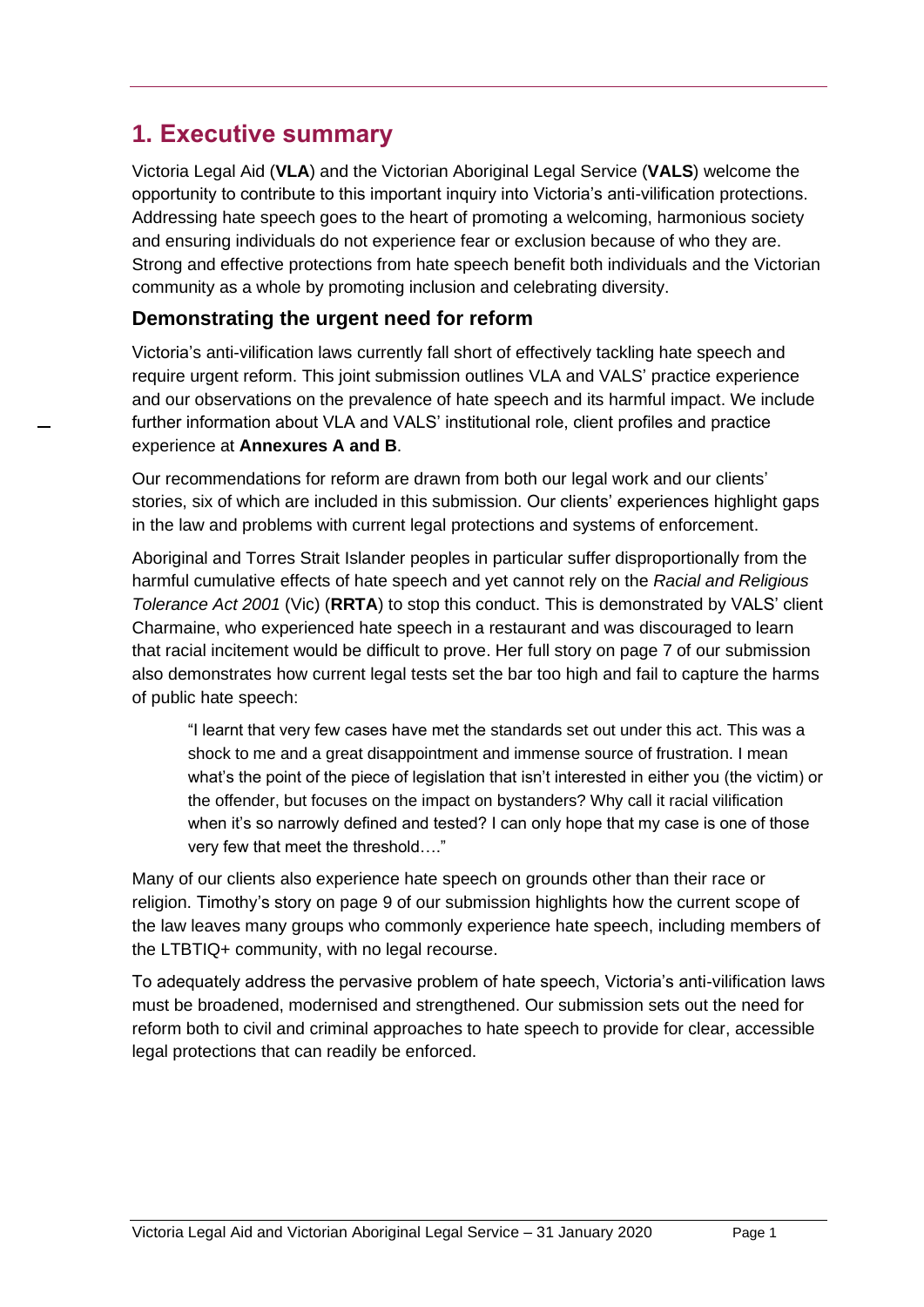## **Key recommendations**

- 1. **Broader protections:** Introduce protections from hate speech on the basis of gender, for people with disability, LGBTIQ+ people, and for people targeted because of their connection with a protected group.
- 2. **Improved civil test:** Update the existing "inciting hatred" test to remove technical barriers to victims proving vilification, and introduce a new harm-based civil protection for behaviour that offends, insults, humiliates or intimidates people protected under anti-vilification laws.
- 3. **Modernise exceptions:** Update exceptions from anti-vilification laws to align them more closely with international human rights law and require any public interest purpose to be "genuine".
- 4. **Review criminal offences:** Review serious vilification criminal offences to facilitate reporting and prosecution and improve deterrence.
- 5. **Stronger enforcement:** Allow representative complaints and give the Victorian Equal Opportunity and Human Rights Commission the power to investigate vilification and enforce remedies.
- 6. **Online hate speech:** Expressly extend liability for authorising or assisting vilification to corporations and give the Victorian Equal Opportunity and Human Rights Commission (**VEOHRC**) powers to find the identity of a person accused of hate speech using an online account.
- 7. **Prevention:** Fund additional research into root causes and effective responses to hate speech, and for support services for impacted communities.

We have included a summary of our recommendations in full at **Annexure C** of this submission.

# <span id="page-5-0"></span>**2. Prevalence and impact of hate speech on our clients**

Our combined practice experience confirms that people are too commonly targeted by hate speech in our community. When it comes to who is targeted, our experience is that minority groups disproportionately experience vilification, including Aboriginal and Torres Strait Islander peoples, people from migrant or culturally and linguistically diverse backgrounds, minority religious groups, people living with disabilities and members of the LGBTIQ+ communities. We frequently advise individuals who have been victims of hateful, derogatory speech on the basis of their race, nationality, colour and ethnicity, or their gender identity or sexual orientation. This speech takes place in the workplace, in public places, online and in the provision of goods and services. In many instances we see hate speech accompanied by other forms of discriminatory treatment in workplaces and service settings.

Groups of people who bear the brunt of hate speech are diverse. Their experiences of vilification are not uniform; the impact on an individual may be influenced by a range of other factors (e.g. their age, the frequency of experiences of vilification, or whether they are experiencing mental health issues) and intersecting attributes. Our clients generally experience serious distress, feelings of humiliation and worthlessness and mental health deterioration that can impact on their ability to participate in the workforce and our communities more broadly. Studies have also confirmed the multiple adverse impacts of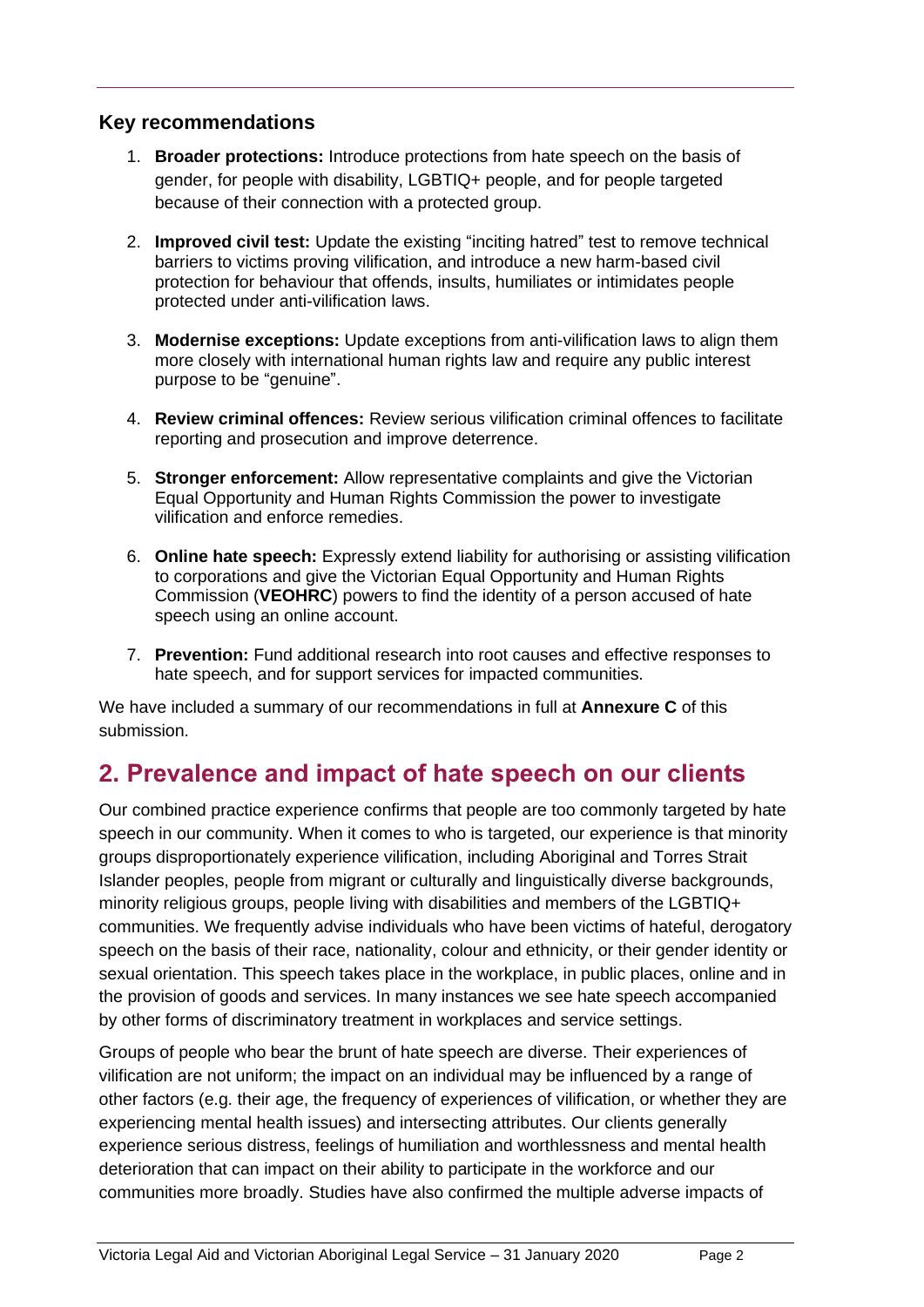hate speech and discrimination including the compounding of other forms of disadvantage (e.g. social isolation or an increased risk of physical illness<sup>1</sup> ).

Hate speech can undermine a person's feeling of safety and inclusion in society. Ashaar's story below demonstrates the long-lasting detrimental effects of hate speech, including its capacity to impact negatively on family members and the broader community of people sharing the victim's characteristics:

#### **The impact of racial vilification: Ashaar's story**

I am a taxi driver and for a long time I would wait in the same taxi rank in the city every day for someone who needs a ride. One day a person who worked for the building I park in front of started abusing me because I had nicely asked a truck driver to move out of the taxi rank. He called me a "black c…" and told me this was not my land, not my country, and I had no right to be here.

I always felt and believed that I carried myself well when in the public since arriving in Australia as a young child. I always heard stories of racial discrimination against others through word of mouth and media but not once did I ever think that it would happen to me. My matter has made me now become more aware of my surroundings and people I spend time with, it has had a negative effect on me when communicating with people and trusting people has been a struggle. I struggle to trust people and society and always have a feeling that others in the community might or could have seen me the same way.

After this happened I stopped driving in the CBD where I could make the most money. I needed to make a complaint to try and make things right. I had nothing to do with this person, they were not my employer but their actions were making it hard for me to support my family. Because it happened in public and it impacted on my rights I was able to make a complaint under the Racial Discrimination Act.

My health deteriorated throughout the process. The majority of my family were not aware of the situation and I only kept my close uncle in the loop. Once the matter was finalised I informed other family members as I was scared that they too would take this matter to heart and become disappointed in society. I am a father of young children and I would hate to think that they too would one day be discriminated against. The majority of the children were born in Australia and have never seen or been overseas and back to Africa. However, because of their skin complexion I would now be ignorant to think that it could not happen to them eventually.

As a father I have had a conversation with my children and I can tell you that it was not an easy process and one that I would not wish on any parent. How can a parent look into their children's eyes and tell them that there are people in society that do not welcome them in Australia even though Australia is now the only place they call home?

<sup>&</sup>lt;sup>1</sup> Richard Delgado, 'Words that Wound: A Tort Action for Racial Insults, Epithets and Name Calling' in Mari J Matsuda (ed), *Words that Wound: Critical Race Theory, Assaultive Speech and the First Amendments* (New York: Routledge, 2018) 89, 92–3; Ferdinand A, Kelaher M & Paradies Y 'Mental health impacts of racial discrimination in Victorian culturally and linguistically diverse communities: Full report' (2015) 401 *Victorian Health Promotion Foundation*.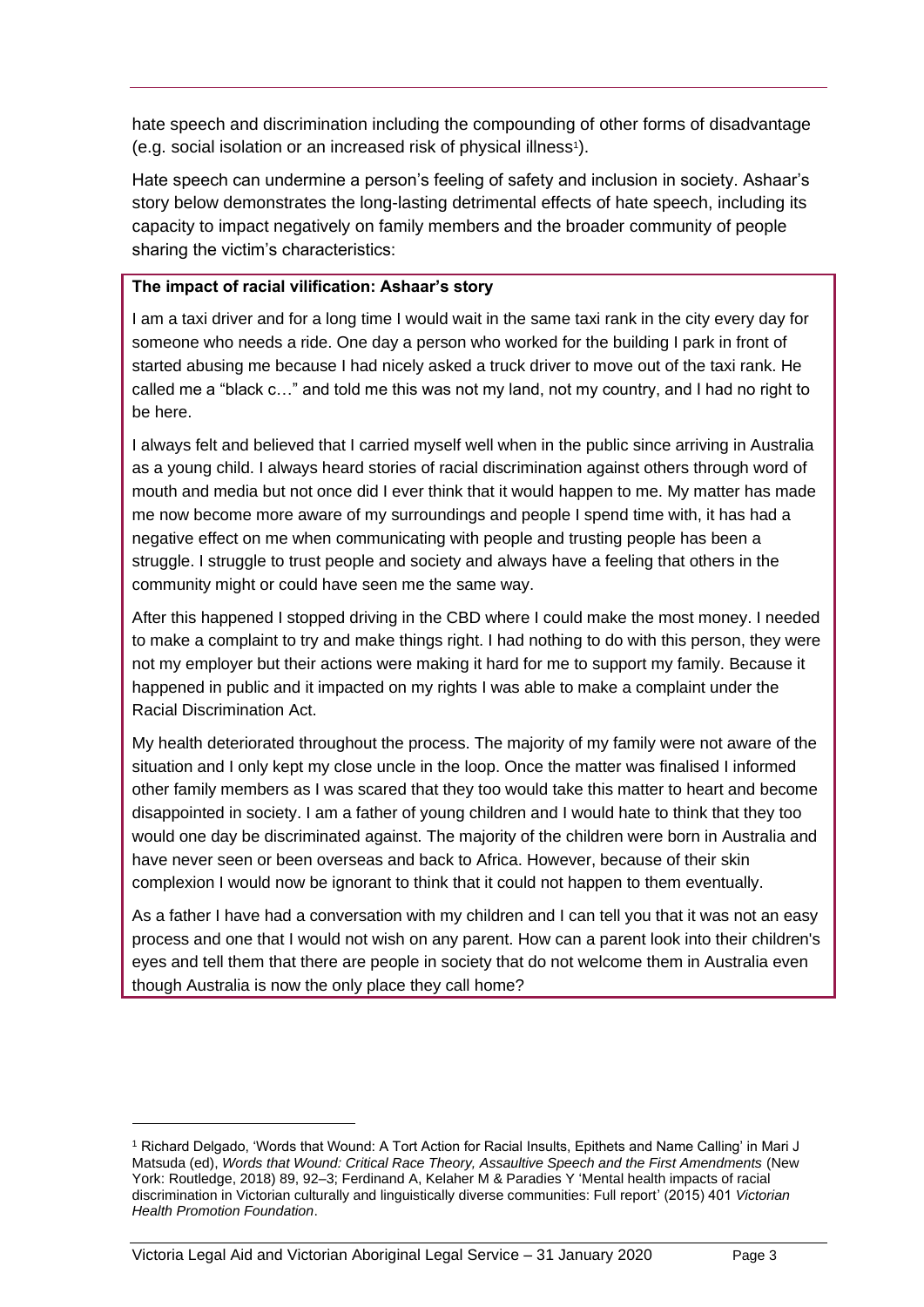## <span id="page-7-0"></span>**Focus on prevalence and impact of hate speech on Aboriginal and Torres Strait Islander peoples**

Aboriginal and Torres Strait Islander peoples disproportionally experience racial discrimination and vilification and VALS frequently advises clients on their rights relating to this conduct. Our clients experience pervasive and widespread racial vilification and discrimination in a range of areas, including employment contexts, in public spaces, from police and the justice system and with service providers.

The Victorian Equal Opportunity and Human Rights Commission's 2015 Report Racism trial outcomes report highlighted that "[a]ctions to incite racial hatred was the most common theme" Aboriginal peoples reported.<sup>2</sup> Past studies have shown that Aboriginal people are one of the main groups targeted by more intense vilification, due to it being persistent, widespread and serious.<sup>3</sup>

A VicHealth survey of Aboriginal Victorians found that 97% of those surveyed had experienced racism in the previous 12 months, including 84% of people who were sworn at, verbally abused or subjected to offensive gestures because of their race.<sup>4</sup> This type of abuse may amount to racial vilification depending on the circumstances. 58% of people in this survey experienced racism in public places, which would be unlikely to fall within existing discrimination protections.<sup>5</sup>

Studies suggest that racism against Aboriginal and Torres Strait Islander peoples is pervasive and normalised within society, with around 20% of non-Indigenous people admitting that they would discriminate against Aboriginal people and believe that using racist terms to describe Aboriginal people is not that bad.<sup>6</sup>

VALS' clients tell us that the cumulative effect of experiencing racist behaviour over a long period of time, often on a daily basis, fundamentally impacts on their mental health and this is supported by studies which demonstrate strong links between race-based discrimination and poor mental and physical health.<sup>7</sup> A report by the Victorian Department of Health and Human Services found that the impact of racial discrimination as a stressor on health is so high that "racism may go a long way in explaining the gap between the health of Aboriginal and non-Aboriginal people in Australia". <sup>8</sup> Racial discrimination of Aboriginal Victorians often occurs in the context of intergenerational trauma and dispossession and clients who are members of the stolen generation have reported that experiencing racism often re-awakens past trauma.<sup>9</sup>

More broadly, this pervasive experience of racism creates barriers for Aboriginal people and prevents them from participating fully and safely in society. Clients report avoiding

<sup>2</sup> Victorian Equal Opportunity and Human Rights Commission, *2015 Report Racism trial report outcomes* (Report, 2015).

<sup>3</sup> Committee to Advise the Attorney-General on Racial Vilification, *Racial Vilification in Victoria* (Report, March 1992), 11.

<sup>4</sup> Vic Health, *Mental health impacts of racial discrimination in Victorian Aboriginal communities. Experiences of Racism survey: a summary* (Research Summary, November 2012).

<sup>5</sup> Ibid.

<sup>6</sup> Beyond Blue, *Discrimination against Indigenous Australians: A snapshot of the views of non-Indigenous people aged 25–44* (Report, 2014).

<sup>7</sup> VicHealth, *Ethnic and race-based discrimination as a determinant of mental health and wellbeing* (Research Summary, August 2008).

<sup>8</sup> Victorian Department of Health and Human Services, *Racism in Victoria and what it means for the health of Victorians* (Report, 2017), 26.

<sup>&</sup>lt;sup>9</sup> VicHealth (n 7).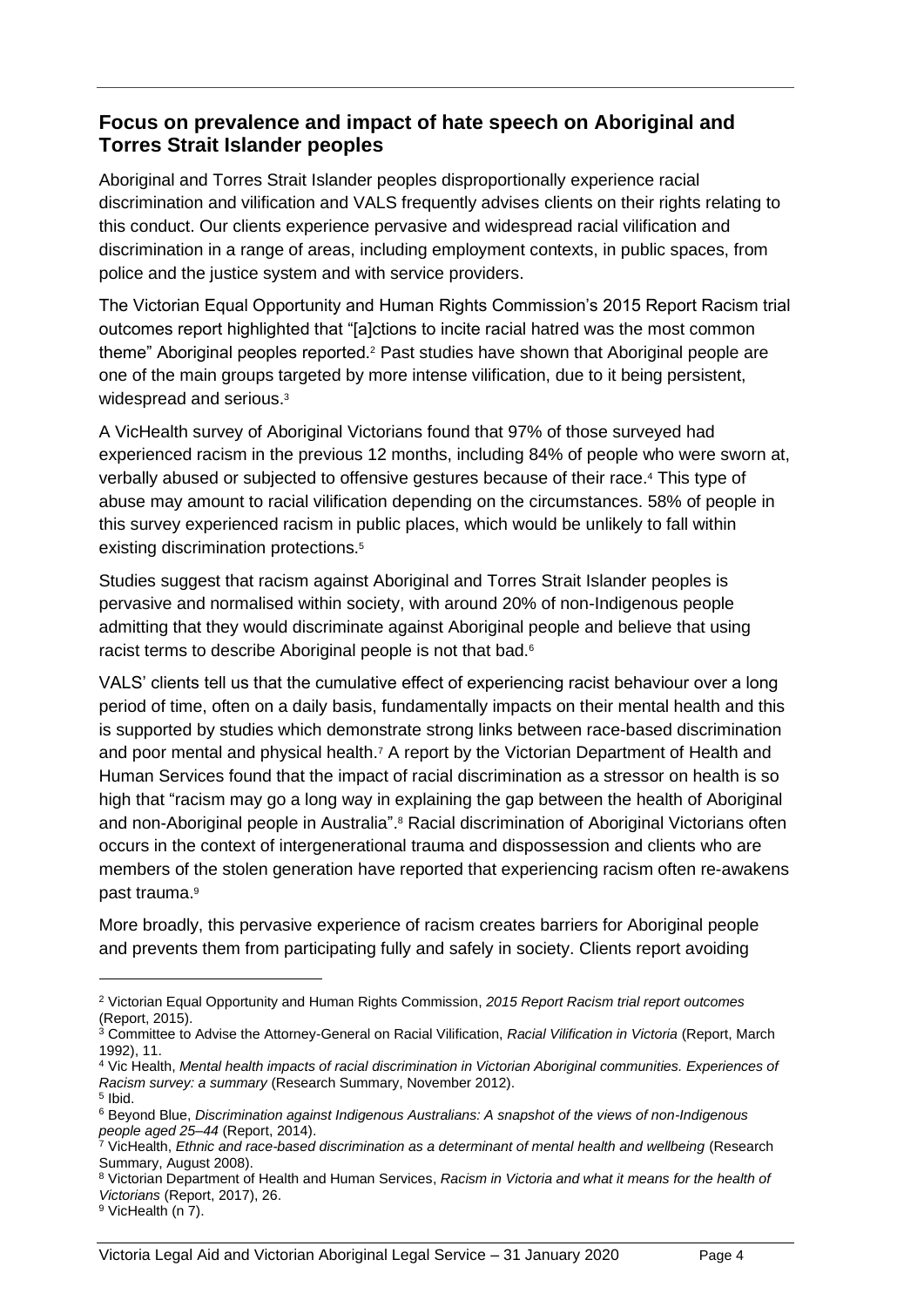places where they have experienced racism and having to leave employment because of the mental harm caused by racist remarks.

Charmaine's story below highlights the impact of racial vilification on Aboriginal people and the importance of having strong and effective laws to protect against this behaviour:

### **The impact of racial vilification on Aboriginal people and the importance of effective remedies: Charmaine's story**

I am a proud Gunditjmara Elder and am employed as an Indigenous Family Violence Researcher for my community organisation in Warrnambool.

Recently I attended a local restaurant for lunch. During the course of my meal, I heard a young man making racist comments about Aboriginal people. I looked to where he was seated and he was expressing his views to a number of people seated with him. He was saying things like the country does not belong to Aborigines and he was complaining about the closure of Uluru. As an Elder, I felt responsible to educate others about our history and heritage, so I approached the table and addressed the young man, explaining who I am and trying to bring greater understanding. Unfortunately the mother snidely told her son to just ignore 'those people'. As soon as she said this, the young boy became aggressive towards me, and started racially abusing me and calling me offensive names. Both he and others smirked and scoffed at me.

I felt a deep humiliation, belittling and fear during the incident. I was nervous even to approach the table in the first place, but felt honour bound to address misinformation and promote reconciliation. I am an advocate for reconciliation in the community, and I actively do 'welcome to country' for a number of services and community events.

This incident of racism is not in isolation, but has a cumulative affect and impacts my selfesteem, my mental health (I'm stolen generation) and my sense of safety in public. Having experienced years of racial vilification, this incident adds to the burden of yet another assault, another wounding, another stripping of dignity and safety. I made a formal complaint to the management of the restaurant and was satisfied with their prompt and sincere response. They apologised and worked collaboratively with both myself and Victoria Police in gathering information around the incident. When I discussed legal representation with the Victorian Aboriginal Legal Service, I learnt that very few cases have met the standards set out under this act. This was a shock to me and a great disappointment and immense source of frustration. I mean what's the point of the piece of legislation that isn't interested in either you (the victim) or the offender, but focuses on the impact on bystanders? Why call it racial vilification when it's so narrowly defined and tested? I can only hope that my case is one of those very few that meet the threshold. It's a lot to put yourself through to just get one small shot at justice.

# <span id="page-8-0"></span>**3. Expanding protection of our vilification laws**

Anti-vilification laws in Victoria currently only protect against hate speech related to a person's race or religion. However, as set out above, we see individuals commonly targeted by hate speech on the basis of characteristics other than race or religion.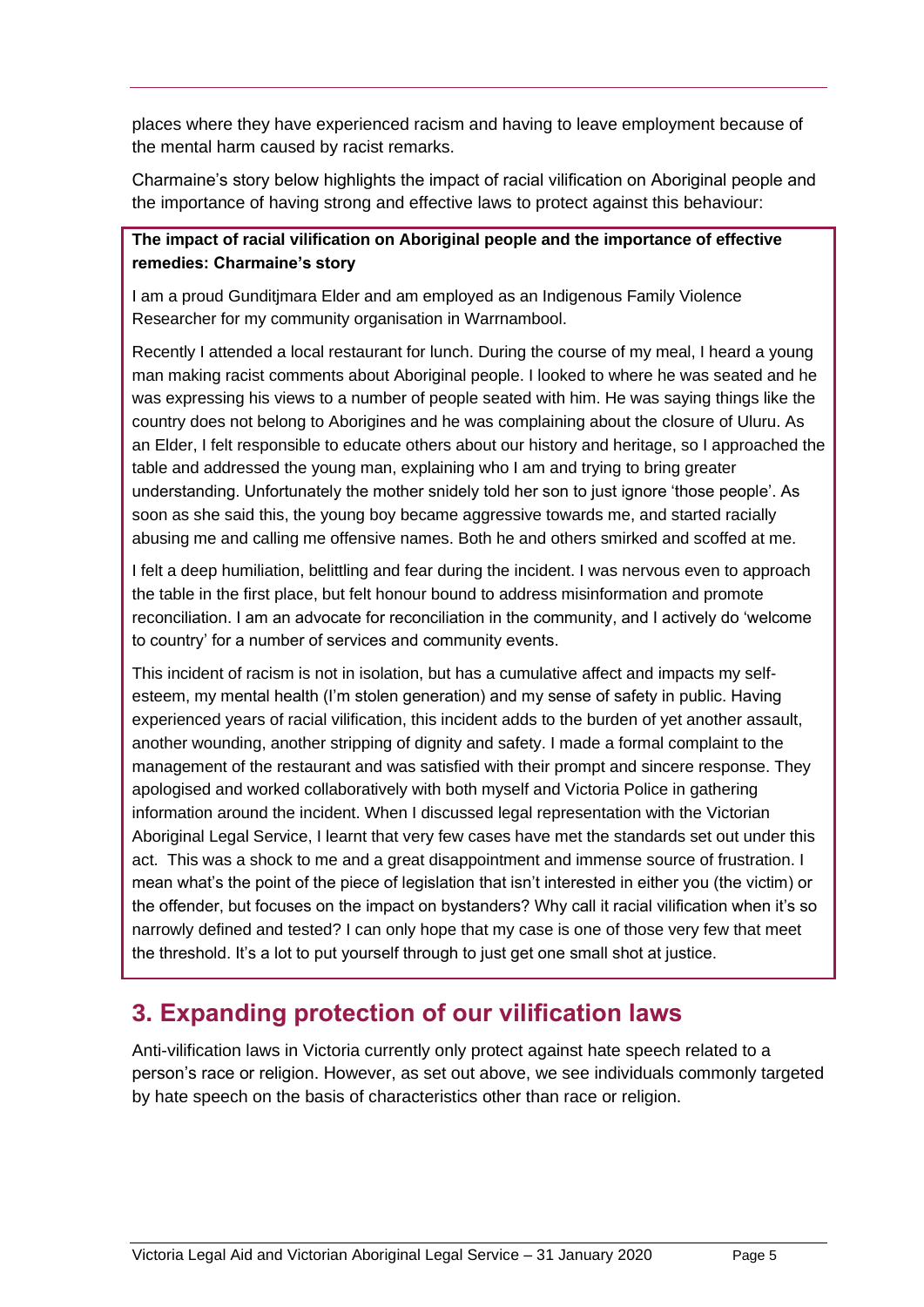There is also substantial evidence of the prevalence of hate speech directed at LGBTIQ+ people, <sup>10</sup> and its serious impact on their quality of life. In particular, the Australian Human Rights Commission reported in 2015 that more than 70% of LGBTIQ+ people have been attacked, bullied or harassed.<sup>11</sup> Similarly, there are reports documenting the widespread use of ridiculing, derogatory language to describe people living with disabilities and the role this plays in influencing limiting attitudes about disability generally.<sup>12</sup>

This research is consistent with our practice experience. We routinely advise clients seeking advice about discrimination on the basis of disability, sexual orientation and gender identity, who also describe being subject to hate speech. This can include the use of names such as "retard" and "cripple" to humiliate those living with disabilities, or other derogatory terms to denigrate trans and gender diverse individuals. Depending on the circumstances and the setting, hate speech may amount to unlawful discrimination and there are examples of racial epithets and slurs in the workplace being found to breach the *Equal Opportunity*  Act 2010 (Vic).<sup>13</sup> However, hate speech is often not captured by our anti-discrimination laws and we routinely advise clients that there is no suitable avenue for a remedy where they have suffered hate speech on the basis of characteristics other than race or religion.

Timothy's experience of taking a complaint to VCAT (*Bye v Barkers Fresh Produce*14) highlights the lack of protection LGBTIQ+ people face from vilification and the impact this can have on their financial security and wellbeing.

#### **Homophobic vilification in the workplace: Timothy's story**

I was bullied and harassed in the workplace by a man that thought it was ok to use hate speech against me.

He said gays don't deserve to live and that we are disgusting. He didn't say these things about me or to me, but he said them in the office and I heard them.

What's worse is I put in formal complaints that were not taken seriously and then had to take the company to VCAT to try and get justice. Which was even worse as the VCAT member said "…intolerant or discriminatory behaviour is not sufficient to prove a claim of discrimination under the Act."

How is this even allowed these days? I now suffer with severe PTSD and an adjustment disorder, I don't like going to crowded places and have daily anxiety attacks. I have had nightmares for over 3 years and the law was not there to protect me from the abuser.

I have attempted to take my life 2 times since all of this because it has scarred and hurt me so bad, that I was not protected both by the current laws and by the company.

Please make these changes so that people who are in my position can be looked after and

<sup>&</sup>lt;sup>10</sup> Marian Pitts, Anthony Smith, Anne Mitchell and Sunil Patel, Gay & Lesbian Health Victoria and Australian Research Centre in Sex, Health & Society, *Private Lives: A Report on the Health and Wellbeing of GLBT Australians* (Report, 2006) 51.

<sup>11</sup> Australian Human Rights Commission, *Resilient Individuals: Sexual Orientation, Gender Identity and Intersex Rights* (Report, 2015) 16.

<sup>&</sup>lt;sup>12</sup> Vario, Amber and Mandikos, Bridget Cullen, "Sticks and stones": the lack of disability vilification law in Australia' (2010) 35(2) *Alternative Law Journal* 72, 72–76; Disability Discrimination Legal Service Inc, *Disability Vilification - Law Reform Submission to the Victorian Law Reform Commission* (April 2012).

<sup>13</sup> E.g. *Dirckze v Holmesglen Institute* (Human Rights List) [2015] VCAT 1116 and *Jemal v ISS Facility Services Pty Ltd* [2015] VCAT 103.

<sup>14</sup> *Bye v Barkers Fresh Produce* [2019] VCAT 632.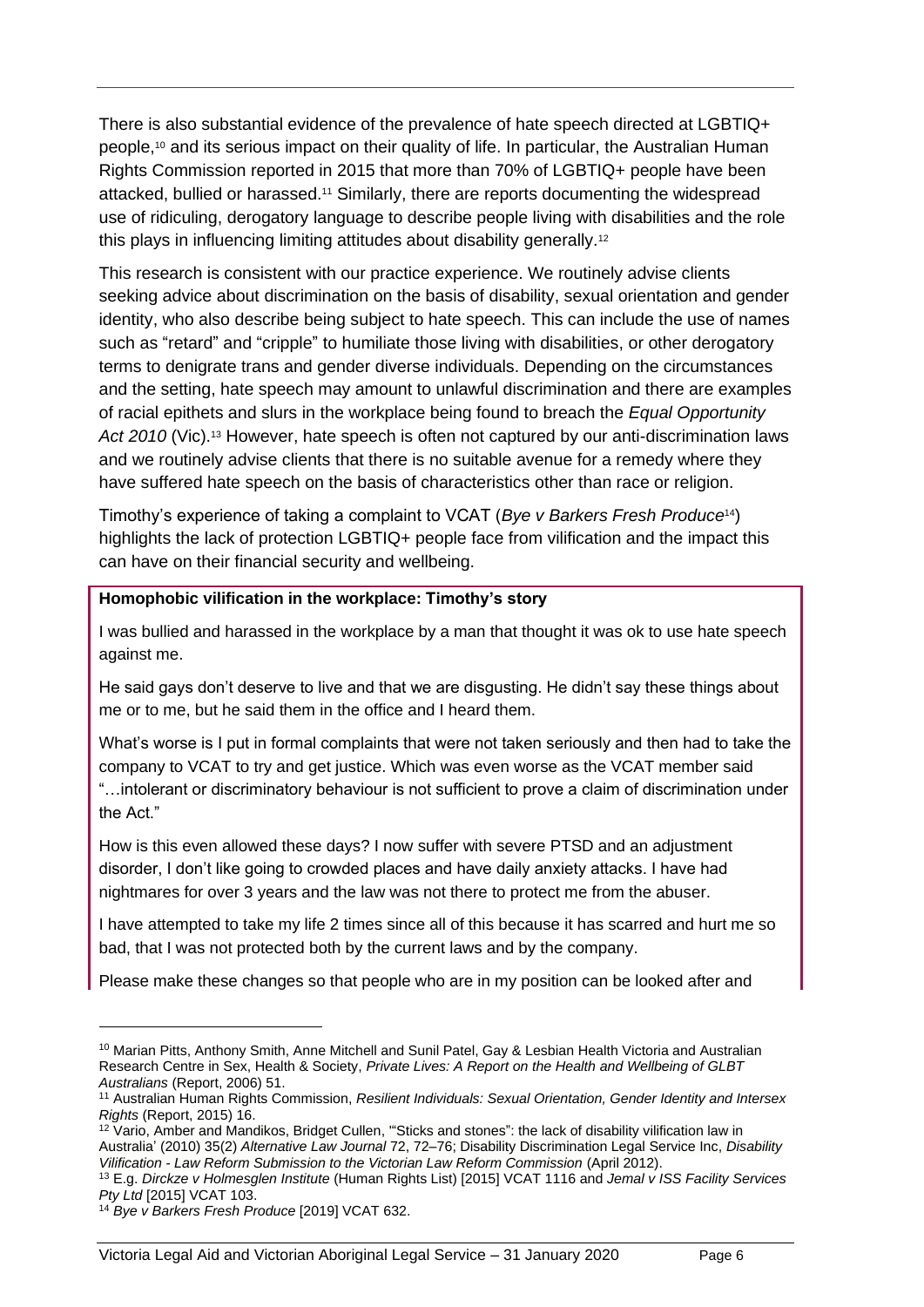#### those who want to cause pain by saying such hurtful things can be punished.

Given the prevalence of hate speech experienced by people not currently protected under existing Victorian anti-vilification law, the law should be amended to capture conduct on the basis of additional characteristics. Those characteristics should include sexual orientation, gender identity, sex characteristics, gender and disability. We recommend these attributes should be defined in accordance with best practice as follows:

- The definition of **sexual orientation** should be defined consistently with the Yogyakarta Principles: "understanding 'sexual orientation' to refer to each person's capacity for profound emotional, affectional and sexual attraction to, and intimate and sexual relations with, individuals of a different gender or the same gender or more than one gender".
- The definition of gender identity should be consistently with the Yogyakarta Principles to ensure people who are gender diverse, non-binary or gender nonconforming are also protected: "understanding 'gender identity' to refer to each person's deeply felt internal and individual experience of gender, which may or may not correspond with the sex assigned at birth, including the personal sense of the body (which may involve, if freely chosen, modification of bodily appearance or function by medical, surgical or other means) and other expressions of gender, including dress, speech and mannerisms".
- The definition of **sex characteristics** should accord with the Yogyakarta Principles Plus 10, as being "a person's physical features relating to sex, including genitalia and other sexual and reproductive anatomy, chromosomes, hormones, and secondary physical features emerging from puberty."<sup>15</sup>
- The definition of **gender** should expressly state that it is inclusive of sex to reflect the intended protection. The *Equal Opportunity Act 2010* (Vic) currently does not include gender as a protected attribute, although sex is included. Accordingly, it should also be amended to ensure any definition is inclusive of sex and gender, with consideration given to transitional provisions.
- The definition of **disability** should be defined consistently with the definition in the *Equal Opportunity Act 2010* (Vic) and expressly include HIV and AIDS status.

Consistent with the *Equal Opportunity Act 2010* (Vic),<sup>16</sup> the Act should also protect a person who has a personal association with a person with a protected attribute. This would include, for instance, family members, partners or advocates of the person with the relevant attribute.

**Recommendation 1: Victoria's anti-vilification laws should be amended to include protection on the basis of sexual orientation, gender identity, diverse sex characteristics, gender and disability as well as someone who has a personal association with a protected attribute.** 

<sup>15</sup> International Commission of Jurists, *The Yogyakarta Principles Plus 10 - Additional Principles and State Obligation on the Application of International Human Rights Law in Relation to Sexual Orientation, Gender Expression and Sex Characteristics to Complement the Yogyakarta Principles*, 10 November 2017, 6. <sup>16</sup> *Equal Opportunity Act 2010* (Vic) s 6(q).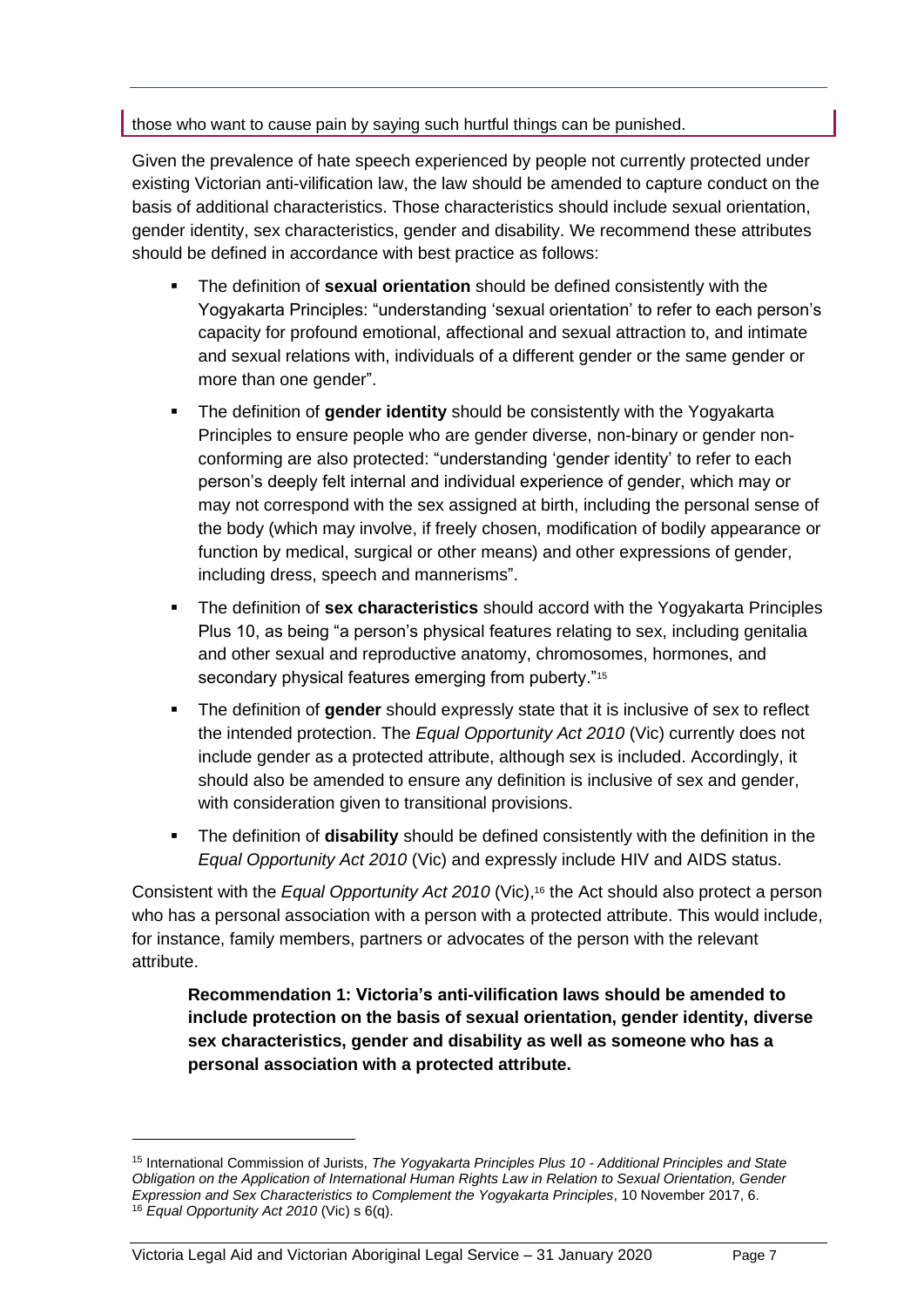# <span id="page-11-0"></span>**4. Strengthening civil protections from vilification**

## <span id="page-11-1"></span>**Lowering the threshold for civil incitement**

The current test for vilification in a civil claim under the RRTA (ss 7 and 8), which focuses on incitement of hatred, is difficult to prove. The current test requires an applicant to prove that another person engaged in conduct on the ground of the race or religion of another person or class of persons that incites hatred against that person or a class of persons. Of the approximate 16 cases that proceeded to a hearing under the RRTA since it was enacted in 2001 only 2 have been successful.<sup>17</sup> The existing high threshold often discourages our clients from bringing a claim about harmful vilification they have experienced. Alternatively, as Charmaine and Keith's stories highlight, where clients do take action the high threshold increases their distress around the matter.

The complexity of the test is highlighted in the case of *Catch the Fire Ministries Inc & Ors v Islamic Council of Victoria Inc* where the Court of Appeal found that evidence of the harm caused is irrelevant as the focus should be on the impact of the statements on the congregation, and that it is necessary to separate out the hatred of beliefs from the hatred of adherents of those beliefs.<sup>18</sup> Nettle JA stated at paragraph 16:

"Evidently, there can be no incitement in the absence of an audience. It is not a contravention of s.8 to utter exhortations to religious hatred in the isolation of an empty room. If conduct is to incite a reaction, it must reach the mind of the audience. And if conduct is to be perceived as inciting a particular reaction, it must reach the mind of an audience as something which encourages that reaction. So, for conduct to incite hatred or other relevant emotion it must reach the mind of an audience as something which encourages those emotions. So, therefore, the question of whether it has that effect will depend upon the perception of the audience." 19

Whether the conduct happens on the street or in a newspaper it is very difficult to prove that racial or religious comments incite others to hatred. In the absence of evidence that people were incited in practice it is close to impossible to adduce evidence that people would have been incited by the conduct.

<sup>17</sup> The two successful cases are: *Ordo Templi Orientis v Legg* (Anti Discrimination) [2007] VCAT 1484 (27 July 2007) and *Kahlil v Sturgess* (Anti Discrimination) [2005] VCAT 2446 (23 November 2005). The unsuccessful cases in descending order are: *Casley v ABC* (Human Rights) [2018] VCAT 1645 (23 October 2018), *Eshow v Zaia* (Human Rights) [2018] VCAT 1405 (31 August 2018), S*isalem v The Herald & Weekly Times Ltd* (Human Rights) [2016] VCAT 1197 (19 July 2016), *Djime v Kearnes* (Human Rights) [2015] VCAT 941 (26 June 2015), *Bennett v Dingle* (Human Rights) [2013] VCAT 1945 (21 November 2013), *Unthank v Watchtower Bible and Tract Society of Australia* (Human Rights) [2013] VCAT 1810 (23 October 2013), *Pham v Drakopoulos & Ors* (Anti-Discrimination) [2012] VCAT 1198 (10 August 2012), *Australian Macedonian Advisory Council Inc. v LIVV Pty Limited trading as Australian Macedonian Weekly* (Anti-Discrimination) [2011] VCAT 1647 (30 August 2011), *Catch the Fire Ministries Inc & Ors v Islamic Council of Victoria Inc* [2006] VSCA 284 (14 December 2006), *Francis v YWCA Australia* (Anti Discrimination) [2006] VCAT 2456 (1 December 2006), *National Italian Australian Foundation v Herald and Weekly Times and Andrew Bolt* (Anti Discrimination) [2005] VCAT 2704 (16 December 2005), *Fletcher v Salvation Army Australia* (Anti Discrimination) [2005] VCAT 1523 (1 August 2005), *Williams v Monash University* (Anti-Discrimination) [2005] VCAT 958 (15 April 2005), *Judeh v Jewish National Fund of Australia Inc* [2003] VCAT 1254 (13 March 2003).

<sup>18</sup> *Catch the Fire Ministries Inc & Ors v Islamic Council of Victoria Inc* [2006] VSCA 284 (14 December 2006) per Nettle J.A.

<sup>19</sup> Ibid [16].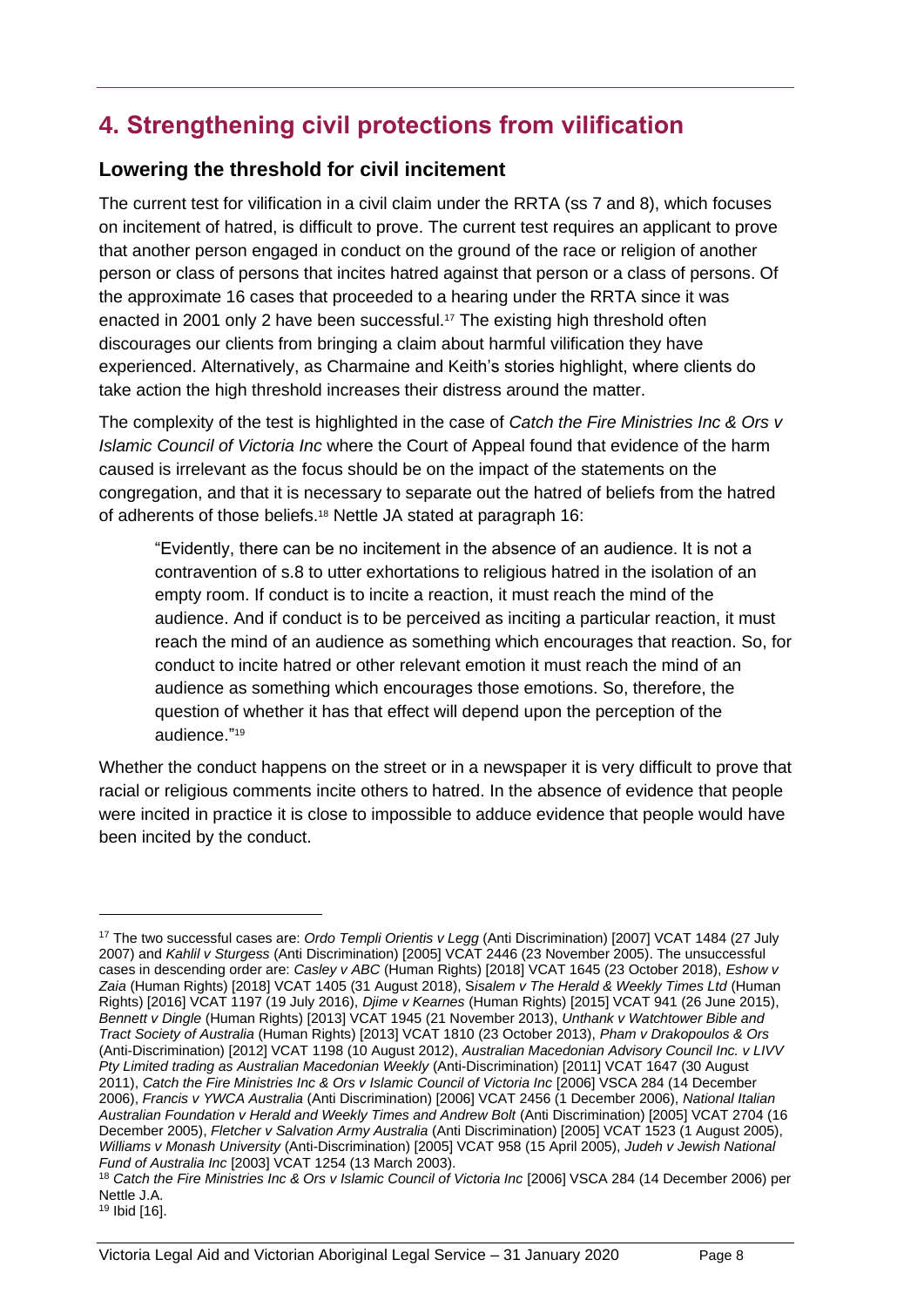The ACT Law Reform Advisory Council (**LRAC**) conducted an inquiry into the *Discrimination Act 1991* (ACT) in 2015 that considered reforms to the ACT's similar vilification provisions. LRAC formed the view that vilification should be amended to cover "conduct that expresses, or is likely in the circumstances to incite, hatred towards, serious contempt of, severe ridicule towards or revulsion of, a person or people with a protected attribute"20. The test for civil incitement should be amended in this way in Victoria to remove this barrier to proving vilification has occurred. This test should provide protection to all the attributes listed above.

**Recommendation 2: Victoria's anti-vilification laws should be amended to cover conduct that expresses or is likely in the circumstances to incite hatred towards, serious contempt of, severe ridicule towards or revulsion of, a person or people with a protected attribute.**

## <span id="page-12-0"></span>**Introducing a complementary harm-based cause of action**

In addition to strengthening the incitement test it is necessary to introduce a complementary harm-based test because the current test for vilification in Victoria does not provide protection for our clients against harmful race-based public conduct. For example, multiple clients have experienced neighbours telling them to "go back to where you came from" and calling them racial or religious slurs.

While this has a significant impact on our clients' sense of safety and belonging in their community, it is unlikely that they will be able to satisfy the current high threshold test (i.e. to prove that this is conduct that *incites others* to hate them because of their race or religion). This form of conduct and public harm can be distinguished from incitement of others to hatred, and people living in the Victorian community should be protected from both harms.

Keith's story below highlights the difficulty of capturing harmful conduct under the current vilification test and the impact this has on people who experience vilification:

## **The difficulty of bringing a racial vilification claim under the current test: Keith's story**

I am an Aboriginal Elder and strongly connected to my local community. One day as I was doing some grocery shopping I noticed that the shop assistant was hovering around me and making me feel uncomfortable. I asked him to move away and said I didn't need any help but they wouldn't leave me alone. Instead they called across the security guard and store manager. I tried to explain what was happening and that I just wanted to finish my shopping but they didn't listen to me. The police were called and a big group of people started gathering around. When the police arrived they realised that I was being unfairly targeted. As I was leaving the store the manger yelled out to me very loudly and sarcastically that she could lend me some money if I was begging. The police officer told her that this comment was not appropriate and that there was no reason to speak to me like that.

I felt very embarrassed and humiliated by these comments in front of my local community. I didn't go back to the store for a long time after this happened. Everyone knew about what happened and people kept asking me about it. It affected my mental health and brought back my memories of past trauma as a member of the Stolen Generations. I was also worried about

<sup>20</sup> ACT Law Reform Advisory Council, *Inquiry into the Discrimination Act 1991 (ACT)* (Final Report, March 2015) 96.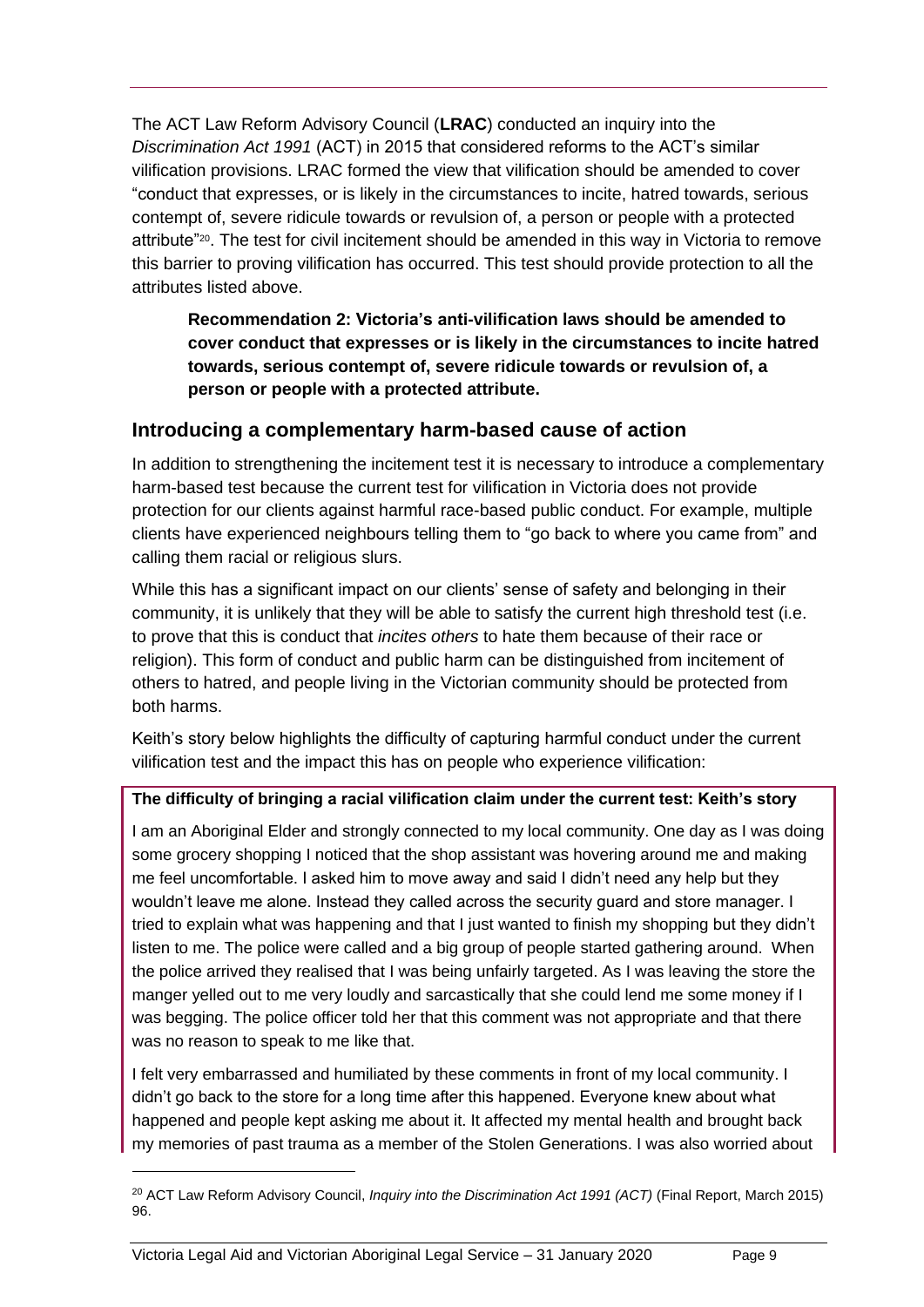the impact on the local Aboriginal community, as there is a history of our people being treated like this.

The Victorian Aboriginal Legal Service helped me to make a complaint of racial vilification and discrimination to the Australian Human Rights Commission, but the matter didn't settle so we lodged the claim at VCAT. My lawyers told me that it would be difficult to make a successful claim of racial vilification under the law in Victoria. This made me feel quite frustrated as I know that the manger made that comment because of my race and it was a very humiliating public act that offended me deeply. While the matter did eventually settle on the basis of the discrimination claim I think it's really important for Victoria to have stronger protections against racial vilification as well to protect against this kind of verbal abuse. You should have the right to be able to bring legal action whether racial abuse and vilification happens in a shop or on the street.

One of the striking examples of complaints that were not found to be vilification by the Victorian Civil and Administrative Tribunal (**the Tribunal**) is the case of *Bennett v Dingle*. In that matter the applicant was walking his dog in the park and another man yelled at him "you big fat Jewish slob" and "Hitler was right about you bastards". The Tribunal found that the words were said, but found that there was no evidence that the words were heard by other people walking by or that an ordinary person would perceive the words "as going beyond venting".<sup>21</sup> This case, and the experience of Keith outlined above, highlight that it is necessary to introduce a new protection that focuses on the harm caused by a statement that offends, humiliates, insults or intimidates someone because of their protected attribute.

While personal safety intervention orders may be available to some clients who experience this form of harm, there are two key limitations which require complementary protection under vilification laws:

- 1. Firstly, in order to obtain a personal safety intervention order for harassment it is necessary to show a course of conduct.<sup>22</sup> In other words, it is necessary for the conduct to occur more than once. In comparison, the RRTA currently enables a complaint to be made about a one-off incident of vilification.<sup>23</sup>
- 2. Secondly, it is not possible under the *Personal Safety Intervention Orders Act 2010*  (Vic) to obtain compensation for loss or injury suffered as a result of the harassment. Under the RRTA it is possible for people like Ashaar to obtain compensation for his lost income and the impact on his health and wellbeing.

Victoria's anti-vilification laws should include a complementary harm-based test modelled on existing harm-based tests under section 18C of the *Racial Discrimination Act 1975* (Cth) and subsection 17(1) of the *Anti-Discrimination Act 1998* (Tas). This protection should apply to all protected attributes listed above. We note the ACT LRAC's concern around the inherently controversial nature of religion and the fact that some religious beliefs may offend other religious groups.<sup>24</sup> In practice, the terms "offend, insult, humiliate or intimidate" have been judicially interpreted together as applying to serious conduct and this existing body of case law will shape the interpretation of comparable protections in Victoria. Accordingly, we

<sup>21</sup> *Bennett v Dingle* (Human Rights) [2013] VCAT 1945 (21 November 2013) [45].

<sup>22</sup> *Personal Safety Intervention Orders Act 2010* (Vic) s 7.

<sup>23</sup> *Racial and Religious Tolerance Act 2001* (Vic) ss 7(2), 8(2).

<sup>24</sup> ACT Law Reform Advisory Council (n 20) 96.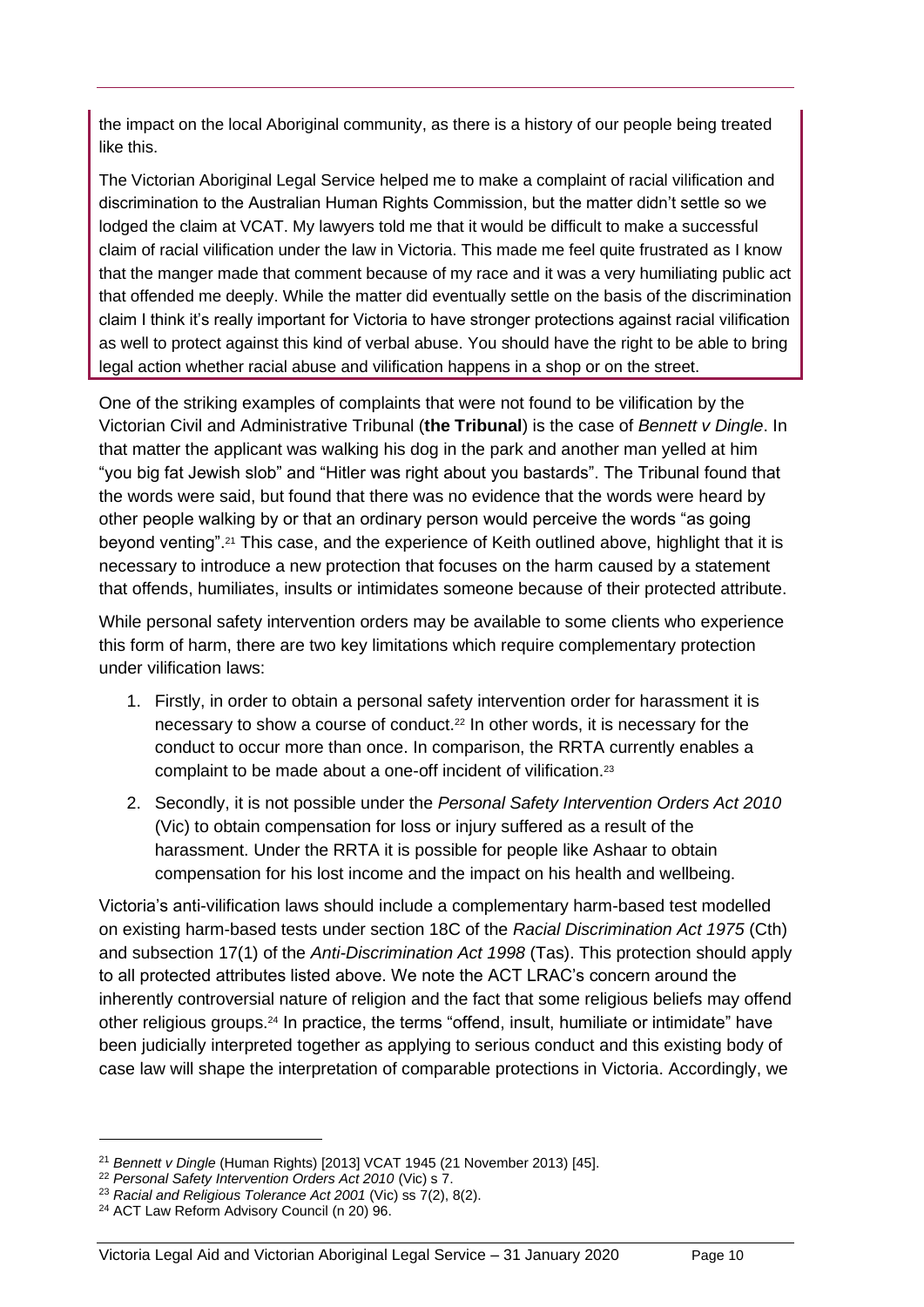consider that LRAC's concerns may be suitably addressed through appropriate religious purpose and public interest exceptions.

**Recommendation 3: Victoria's anti-vilification laws should include a complementary harm based civil protection alongside an amended incitement protection.**

# <span id="page-14-0"></span>**5. Clarifying and limiting exceptions**

## <span id="page-14-1"></span>**Clarifying the religious purpose exception**

The RRTA currently provides an exception for any conduct engaged in reasonably and in good faith for a religious purpose. The term "religious purpose" is undefined in the RRTA, other than a clarification at subsection 11(2) that it includes teaching a religion or proselytising. Leaving the term undefined creates significant uncertainty as to the scope of the exception and fails to provide sufficient protection for people engaging with religious organisations and individuals.

**Recommendation 4: Victoria's anti-vilification laws should replace the definition of "religious purpose" with a definition that reflects the manifestation of freedom of religion and belief under article 18 of the International Covenant on Civil and Political Rights to mean religious "worship, observance, practice and teaching".** 

## <span id="page-14-2"></span>**Ensuring the public interest test is fit for purpose**

The RRTA also provides an exception to conduct that is engaged in reasonably and in good faith in the public interest. While the qualifier "genuine" is required for academic, artistic, religious or scientific purposes it isn't included for the public interest. This is out of step with the similar exception in section 18D of the *Racial Discrimination Act 1975* which requires that it be for a genuine purpose in the public interest.

**Recommendation 5: The broad exception for conduct engaged in "for any purpose in the public interest" under Victorian anti-vilification law be amended to include "any genuine purpose in the public interest".** 

## <span id="page-14-3"></span>**Avoiding a general limitations exception**

We note that some groups are calling for exceptions to be replaced with a general limitations clause and we caution against this approach. This represents a substantial departure from established anti-discrimination protections in Australia. We have serious concerns about the potential impact of such a clause on people who have experienced vilification and their ability to seek legal redress.

In our view, a general limitations clause should not be adopted for the following reasons:

- **Uncertainty:** It would introduce significant uncertainty, confusion and ambiguity for our clients (and duty holders) about whether discrimination or vilification is lawful or not.
- **Lack of transparency:** The current list of exemptions sets out a clear and publicly available list of situations in which an exception from anti-vilification law exists. A general limitations clause would permit a broad range of reasons for vilification, some of which may currently be unlawful.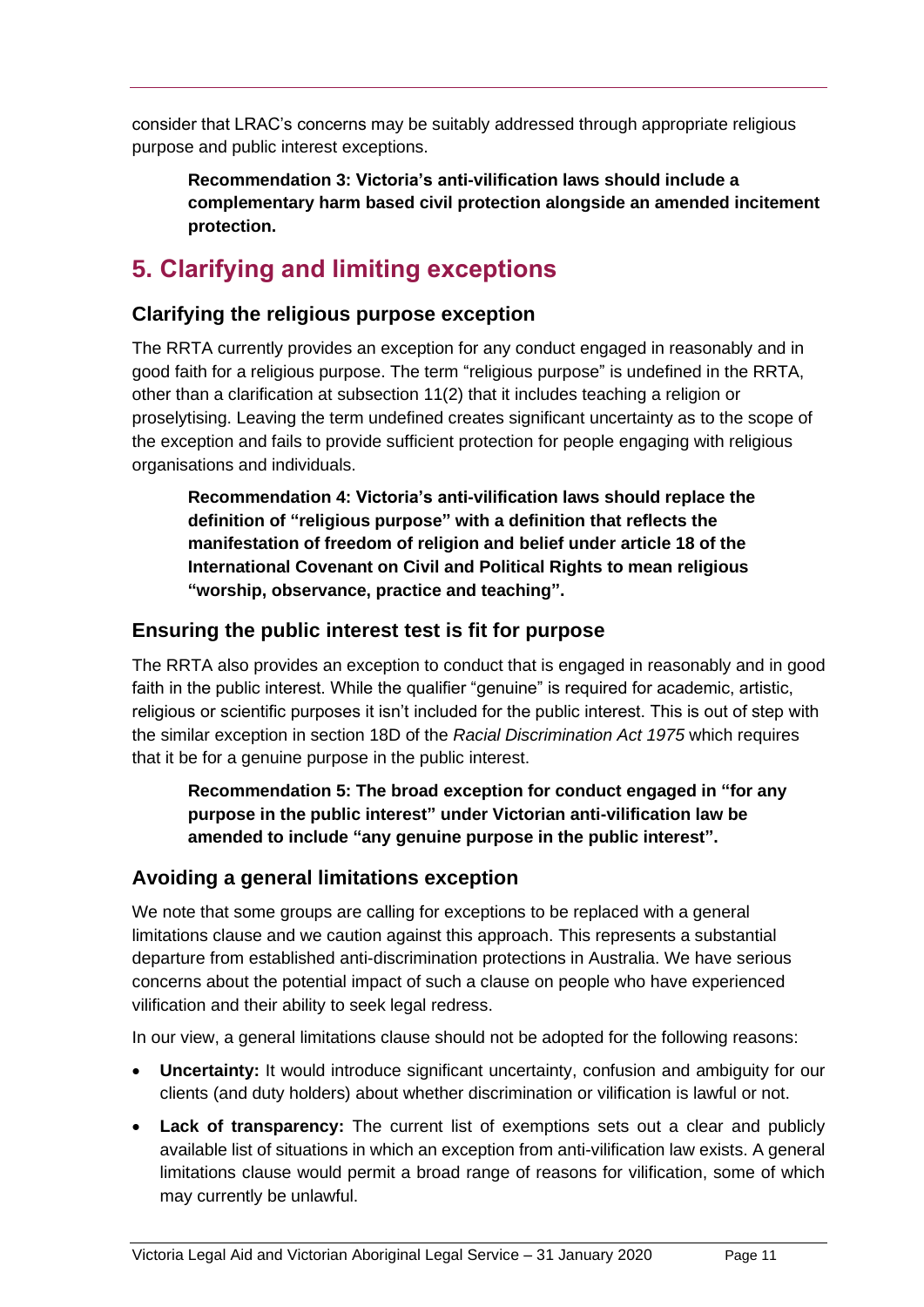- **Increased likelihood of litigation:** VLA and VALS resolve nearly all our clients' discrimination and vilification cases by agreement, without the need to proceed to a hearing at a Court or Tribunal. We anticipate that a general limitations clause would result in a greater level of litigation being required to resolve claims due to the greater uncertainty about where the line is drawn by the law, with few options for people who cannot afford a lawyer to assist them with their complaint.
- **Greater burden on victims:** It would place a greater burden on individuals who have experienced vilification to pursue complaints before a Court or Tribunal to develop case law and resolve uncertainty about the general limitations clause. In practice, this will act as a barrier to our clients seeking redress for the harm they have suffered given the difficulty our clients face enduring the emotional burden of litigation.

We support a process for ensuring exceptions are consistently reviewed, effectively balance competing rights, and reflect modern community expectations. However, careful consideration is required to ensure any new exceptions do not permit a broader scope of vilification. While a broad exemption may enable a reduction in the number of specific targeted exemptions currently in place in anti-vilification law, it is our view that this would lead to greater confusion and uncertainty and reduced effectiveness of our laws in preventing vilification and promoting equality.

**Recommendation 6: Victoria's anti-vilification laws should not adopt a general limitations clause as an alternative to existing exceptions.**

# <span id="page-15-0"></span>**6. Criminal offences**

# <span id="page-15-1"></span>**Criminal offences in the** *Racial and Religious Tolerance Act 2001*

The RRTA creates criminal offences of "serious vilification" based on racial or religious grounds, punishable by a fine and/or 6 months imprisonment (ss 24 and 25).

As these offences are almost never prosecuted, VLA and VALS do not have specific experience with representing people charged with these offences. However, as the state's largest criminal law practice and largest provider of criminal law services for Aboriginal and Torres Strait Islander peoples respectively, we have experience with summary and indictable prosecutions. Furthermore, we largely represent a disadvantaged and marginalised client base, a significant number of whom report being subject to ethnic and religious profiling, and victims of prejudice motivated harassment and crime.

Our organisations have an interest in contributing to a discussion on vilification offences because we could assist in ensuring recommended criminal offences should be appropriate and fair. This submission provides some high-level comments on the success or otherwise of the enforcement of the Act and the appropriateness of sanctions, based on our general criminal practice experience.

# <span id="page-15-2"></span>**Limited reporting and enforcement of serious vilification offences**

The available data indicates a very low use of the RRTA offences, compared with a significantly higher rate of reports.

The Victorian Equal Opportunity and Human Rights Commission (**VEOHRC**) indicates that there has only been one successful prosecution of serious vilification: in 2017 three men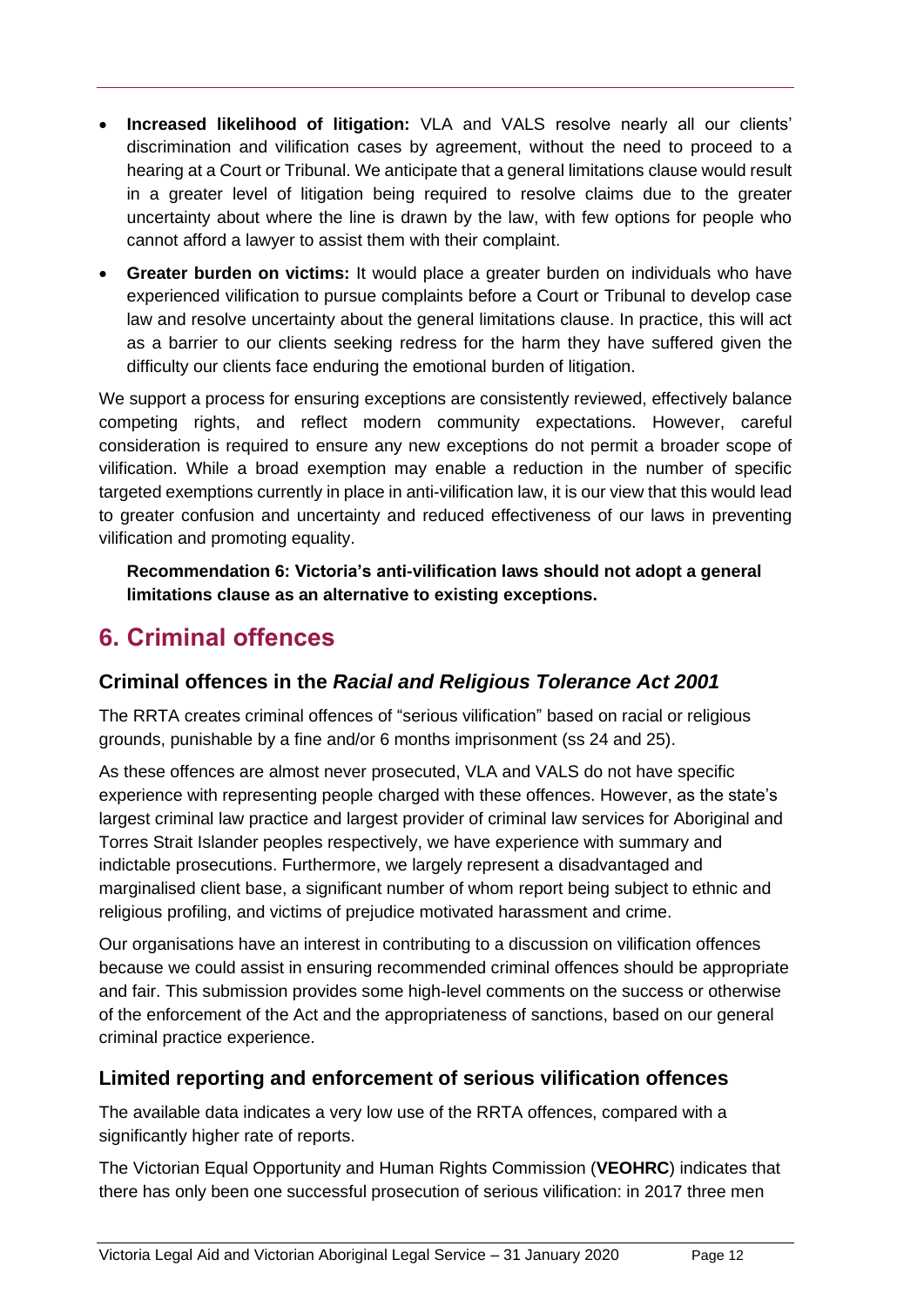were convicted in the Melbourne Magistrates' Court, of inciting serious religious vilification of Muslims by staging a mock beheading to protest the building of a mosque in Bendigo. In late 2019, the County Court upheld the serious religious vilification offence under the RRTA, and provided judicial guidance on the proper construction of subsection 25(2) in the context of the *Charter of Human Rights and Responsibilities Act 2006* (Vic).<sup>25</sup> As Chief Justice Kidd states:

"The only inference available is that the mock beheading scene was intended to whip up extreme negative feelings in the audience about Muslims, including fear, loathing, disgust and alarm.

The violent pantomime, coupled with the stated desire of the appellant to ensure attendance at the rally all drive me to conclude that the appellant intended that the target audience feel serious contempt for, revulsion, and severe ridicule for Muslims as a result.

The appellant's evidence that he intended to be absurd and humorous in participating in the mock-beheading is inconsistent with all of the evidence."26

There are a number of barriers to reporting and collecting accurate data on prejudice motivated criminal offenders.<sup>27</sup> There is very little research in Australia on the prevalence of vilification.<sup>28</sup> Mason et al note that:

<span id="page-16-0"></span>"Determining the prevalence of hate crime is always difficult and, although there is ample Australian research documenting the problem of hate crime, only a few studies have used official statistics or a population-based sample to examine such incidents." 29

Mason's 2019 inter-jurisdictional comparison of bias crime data from Victoria and NSW is the first of its kind. Mason concludes that that "[b]ias crime continues to be a problem in Australia and one that is experienced primarily by minority groups. Approximately one bias crime, suspected bias crime or bias incident is reported in NSW every day."<sup>30</sup> While the majority of bias crimes reported are not at the threshold of serious vilification, Mason cites international research which demonstrates that bias crime is 'massively under-reported and under-recorded', noting that the NSW police data likely "represents the tip of the iceberg".<sup>31</sup> Furthermore, research suggests that prejudice motivated crime, particularly gay haterelated incidents, are significantly more likely to involve a high level of brutality.<sup>32</sup>

The Crime Statistics Agency of Victoria provided VLA with the following data on recorded offences and alleged offender incidents, demonstrating very low formal recording of offences and incidents.

<sup>25</sup> *Cottrell v Ross* [2019] VCC 2142.

<sup>26</sup> Ibid [327]–[329].

<sup>27</sup> E.g. Human Rights Law Centre, *End the Hate: Responding to hate speech and violence against the LGBTI community* (Report, 2018) 8,15.

<sup>&</sup>lt;sup>28</sup> Gail Mason notes that existing studies have been undertaken by community organisations, academics and human rights agencies: G Mason, 'A Picture of Bias Crime in New South Wales' (2019) 11(1) *Cosmopolitan Civil Societies: An Interdisciplinary Journal* 47, 48.

<sup>29</sup> G Mason et al, *Policing Hate Crime: Understanding Communities and Prejudice* (Routledge London, 2017) 15.

<sup>30</sup> G Mason et al (n [28\)](#page-16-0) 59.

<sup>31</sup> Ibid 62.

<sup>32</sup> Ibid 15.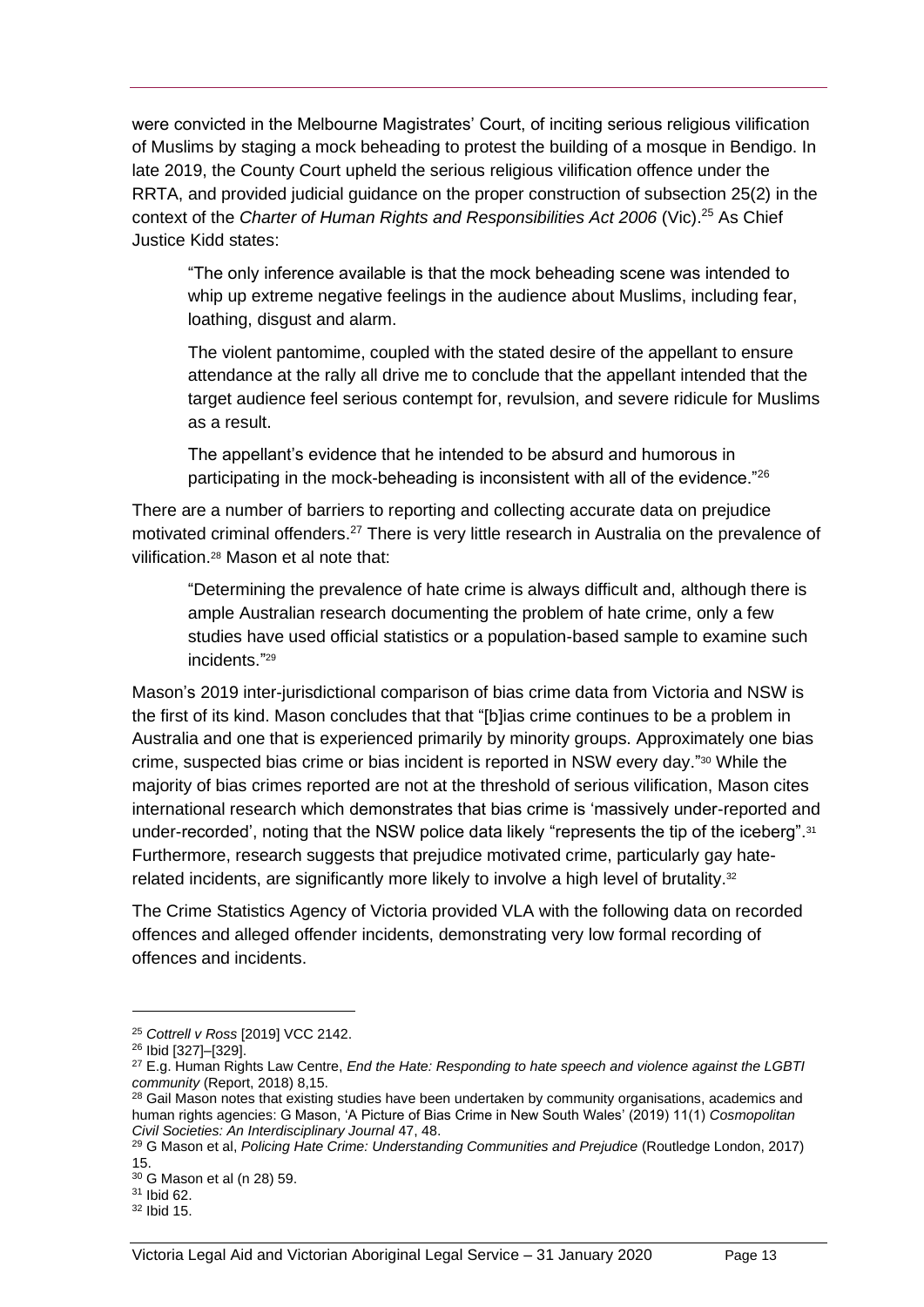**Table 1.** Offences recorded and alleged offender incidents under the *Racial and Religious Tolerance Act 2001* - July 2009 to June 2019<sup>33</sup>

|                                                   | 2010     | 2011 | 2012     | 2013 | 2014 | 2009 - 2010 - 2011 - 2012 - 2013 - 2014 - 2015 - 2016 - 2017 - 2018 -<br>2015 | 2016 | 2017 | 2018 | 2019 |
|---------------------------------------------------|----------|------|----------|------|------|-------------------------------------------------------------------------------|------|------|------|------|
| <b>Offences</b><br>recorded <sup>34</sup>         | 2        | 6    | 3        | 12   | 4    | 18                                                                            | 14   | 8    | 17   | 10   |
| <b>Alleged Offender</b><br>$\,$ Incidents $^{35}$ | $\leq$ 3 | 6    | $\leq$ 3 | 11   | 5    | 14                                                                            |      |      | 8    |      |

There have been three successful prosecutions in Victoria from the commencement of the Act on 1 January 2002 to May 2019.<sup>36</sup> The CSA record of alleged incidents is substantially higher than the number of prosecutions. The extreme rarity of prosecutions under the RRTA (three in 18 years), particularly in light of the reported number of alleged offences, suggests that there are significant barriers to prosecuting the RRTA offences, limiting their effectiveness as a deterrent.

Most Australian jurisdictions have a specific offence targeting hate crime. As well as Victoria, there are offences in the ACT, NSW, Qld, SA, WA and a Commonwealth offence. However, Victoria is not alone in reporting low charge rates for such incitement of hatred offences, NSW<sup>37</sup> and WA<sup>38</sup> have similarly reported low rates of prosecution for such offences.

The low prosecution rate is likely to be due to a number of contributing factors, rather than a single reason. The following may contribute in some way and addressing these may improve enforcement of serious vilification offences:

- the elements of the offences are complex and proving prejudice motivation may be difficult;
- maximum penalties for general criminal offences which may apply to the same conduct (yet are easier to prove) are higher;
- a prosecution can only be commenced with the consent of the Director of Public Prosecutions (**DPP**); and
- the offences are located outside the *Crimes Act 1958* (Vic) and may be unfamiliar to

<sup>&</sup>lt;sup>33</sup> Data extracted from LEAP on 18 July 2019 and is subject to change.

<sup>34</sup> *Recorded offences* include any criminal act or omission by a person or organisation for which a penalty could be imposed by the Victorian legal system. For the purposes of CSA statistics, an offence is counted and included in the data where it was reported to, or detected by, Victoria Police; and, was first recorded in LEAP within the reference period. Offences that are recorded but remain unsolved at the date the data was extracted are included in the CSA dataset.

<sup>35</sup> *Alleged offender incidents* are incidents involving one or more offences to which an individual, business or organisation has been linked as an alleged offender. An alleged offender incident: involves only one offender (where two individuals have participated in the same incident two alleged offender incidents will be recorded), can involve one or more victims, can involve offences that occur over a period of time but have been processed by Victoria Police as the same incident. Where there were multiple offences recorded within the one incident, the incident is assigned an offence category of the most serious offence in the incident for statistical purposes, known as the principal offence.

<sup>36</sup> Hagar Cohen and Scott Mitchell, 'Hate crime laws rarely used by Australian authorities, police figures reveal' *ABC News* (online, 3 May 2019) <https://www.abc.net.au/news/2019-05-03/hate-crimes-rarely-prosecuted-inaustralia/11055938>.

<sup>37</sup> Nicholas Cowdery AM QC, 'Review of law of vilification: criminal aspects' (Paper presented at *Roundtable on Hate Crime and Vilification Law: Developments and Directions*, University of Sydney, 28 August 2009). The author noted that no prosecution had been commenced since 1977 when the legislation came into effect in NSW.

<sup>38</sup> See also: G Mason, 'Hate crime laws in Australia: Are they achieving their goals?' (2009) 33(6) *Criminal Law Journal* 326, 331 and Rees et al, *Australian Anti-Discrimination Law* (Federation Press, 2008) 592-3.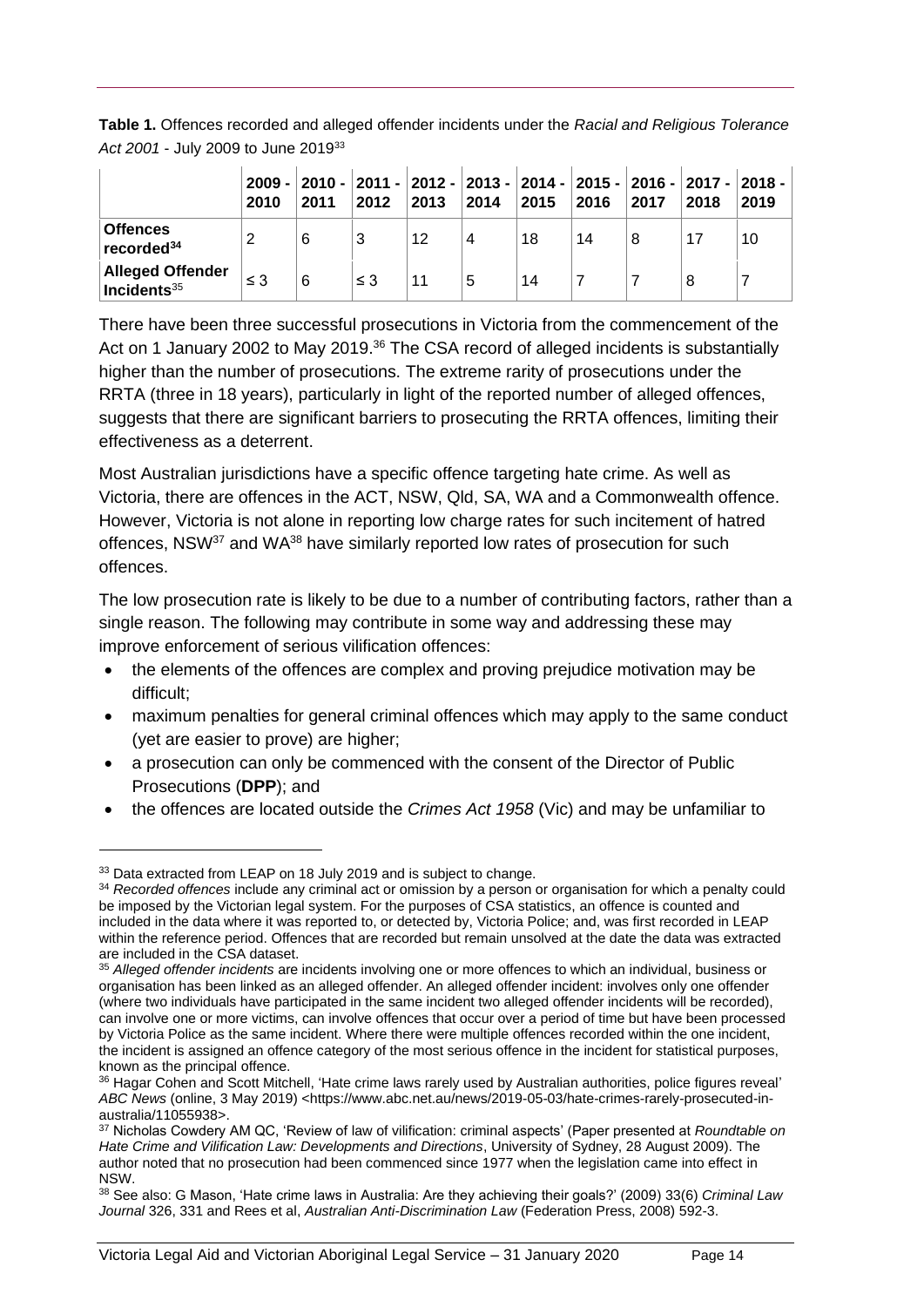law enforcement officers.

## <span id="page-18-0"></span>**Facilitating enforcement of serious vilification offences**

### **(a) Reducing complexity**

The RRTA offences are also quite complex and require proof of a number of elements. Sections 24 and 25 require proof of multiple elements relating to the defendant's subjective motivations and awareness.

Prosecuting a general offence and then addressing the issue of prejudice motivation during sentencing may be easier in practice, by making submissions that they should be taken into account as an aggravating feature of the offending and inviting the judicial officer to apply the sentencing factor in subsection 5(2)(daaa) of the *Sentencing Act 1991* (Vic).<sup>39</sup>

The 2015 Report Racism trial run by VEOHRC noted the high threshold for the police to charge someone under the RRTA as a barrier to reporting.<sup>40</sup>

In our view, strengthening anti-vilification offences could facilitate greater reporting and contribute to deterring hate speech and harmful vilification.

We note that the RRTA does not currently expressly prohibit the display of hate symbols or the publication of hate materials. We can provide comments on any proposed drafting to ensure any provisions are appropriately drafted.

### **(b) Considering more appropriate maximum penalties**

The RRTA incitement offences have a maximum penalty of 6 months imprisonment and/or 60 penalty units for a person, or 300 penalty units for a body corporate. The sentences available for comparable general offences are substantially higher, and incitement to commit any *Crimes Act 1958* (Vic) offence (regardless of whether it is motivated by prejudice) carries the same maximum penalty as for the offence incited.<sup>41</sup> For example, the maximum penalty for incitement to assault would be 5 years imprisonment (the same as the maximum penalty for committing an assault).<sup>42</sup> The maximum penalty for incitement to property damage would be 10 years (the same as for destroying or damaging property).  $43$ 

The RRTA offences serve an important educative function and as a social condemnation of harmful behaviour that incites hatred and violence. Maximum penalties serve as a guide for the perceived seriousness of this conduct, both for individuals and the target community as a whole. A maximum penalty of 6 months imprisonment does not effectively highlight the serious harm of hate speech and vilification, potentially undermining the deterrent force of the offences.

It may be appropriate for serious vilification offences to match other similar offences in the *Crimes Act 1958* (Vic), such as causing injury recklessly, threats to inflict serious injury,

 $39$  "a court must have regard to... whether the offence was motivated (wholly or partly) by hatred for or prejudice against a group of people with common characteristics with which the victim was associated or with which the offender believed the victim was associated".

<sup>40</sup> Victorian Equal Opportunity and Human Rights Commission (n 2).

<sup>41</sup> *Crimes Act 1958* (Vic) ss 321G, 321I.

<sup>42</sup> *Crimes Act 1958* (Vic) s 31.

<sup>43</sup> *Crimes Act 1958* (Vic) s 197.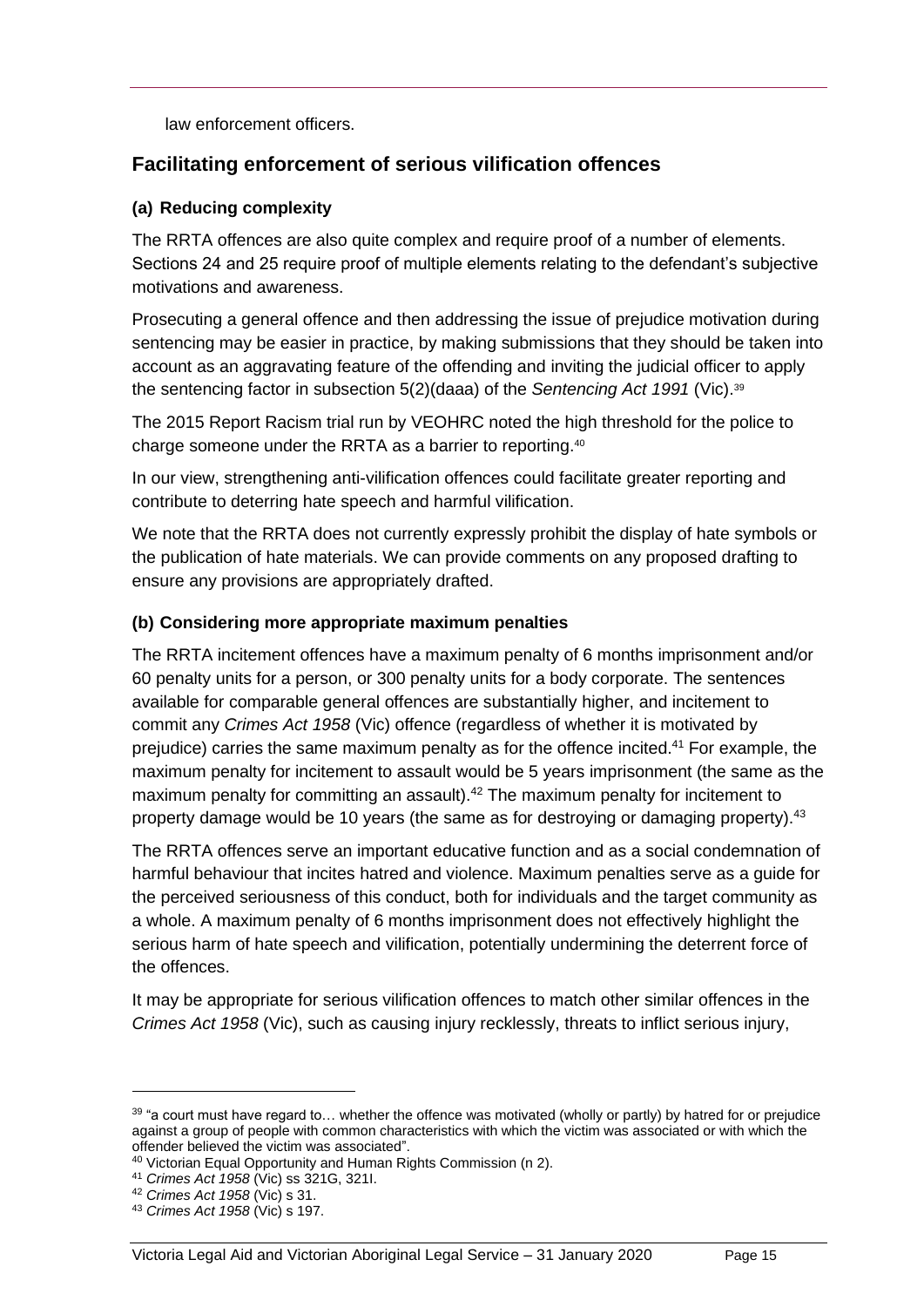conduct endangering persons, and assault, which all carry a maximum penalty of 5 years' imprisonment.<sup>44</sup>

## **(c) Reviewing DPP consent for prosecution**

The low maximum penalty makes the RRTA incitement offences summary offences that are heard in the Magistrates' Court. Summary offences are usually prosecuted by Victoria Police, rather than the Office of Public Prosecutions. Despite this, the consent of the DPP is required to initiate a prosecution. This may act as a barrier to police prosecutions, who are rarely required to seek DPP consent to file charges for comparable offences.

#### **Recommendation 7: Consideration should be given to the reform of the RRTA offences alongside any work to reform the civil provisions. This could include consideration of:**

- **(a) Moving the offences to the** *Crimes Act 1958* **(Vic)**
- **(b) Reducing the complexity of the offences**
- **(c) Reviewing the maximum penalties, and**
- **(d) Reviewing the role of the DPP in consenting to a prosecution.**

# <span id="page-19-0"></span>**7. Consolidating relevant laws**

For consistency with other Australian jurisdictions and to increase awareness of vilification laws, VLA and VALS recommend that the civil provisions in the RRTA be incorporated into the *Equal Opportunity Act 2010* (Vic).

VLA and VALS also recommend that the criminal provisions in the RRTA be moved to the *Crimes Act 1958* (Vic). While a symbolic statement of the importance of condemning racial and religious intolerance, it may be that separating serious vilification offences from the majority of prosecuted offences contributes to them being less readily accessible to police officers laying charges and preparing briefs. Placing the offences in the *Crimes Act 1958* (Vic) would both clearly highlight their criminality and increase visibility to the investigating police officers.

**Recommendation 8: The civil provisions in the RRTA should be incorporated into the** *Equal Opportunity Act 2010* **(Vic).**

**Recommendation 9: The criminal provisions in the RRTA should be moved to the** *Crimes Act 1958* **(Vic).**

# <span id="page-19-1"></span>**8. Improving compliance and enforcement of vilification laws**

Reform is needed to address the fact that our laws and agencies currently place the burden wholly on a victim of vilification to bring a legal claim to enforce their rights. Bringing a complaint is stressful and clients are often concerned about the impact on their reputation or fearful of victimisation.

VicHealth research into experiences of racism by Aboriginal people in Victoria found that the two most common responses were to ignore the incident or verbally confront the

<sup>44</sup> *Crimes Act 1958* (Vic) ss 18, 21, 23, 31.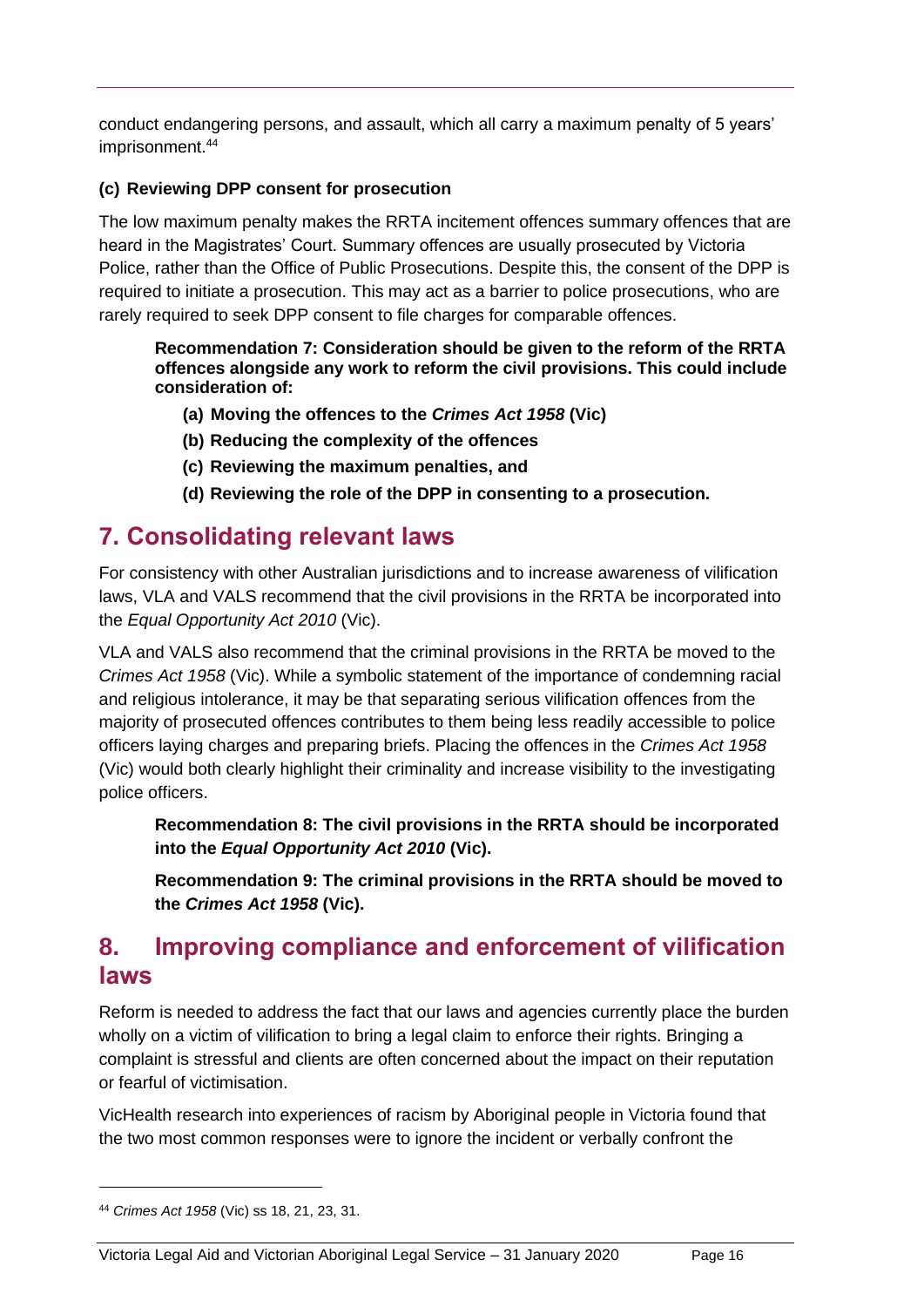perpetrator. Making a complaint or taking legal action were far rarer responses.<sup>45</sup> This reliance on individual complaints means that there are rarely consequences for perpetrators and the law does not have its intended effect of promoting racial and religious tolerance.<sup>46</sup>

#### **Vilification claim dropped without an outcome: Lilly's story**

We made a vilification complaint because a newspaper was saying distressing things about my religion. The paper said that followers of my religion are murderers and said that we are criminally insane. We experience constant persecution and I felt like something had to be done.

We made a claim to the Tribunal but we had trouble getting someone to represent us. We got some advice from VLA but weren't eligible for ongoing help. I was expected to write particulars without a legal degree. The Tribunal's system was imposed upon me. The whole thing made no sense. Was it stressful? Absolutely! It was revolting. We were worried about further attacks in the papers. When you are already a persecuted group more persecution is par for the course. I acquired an anxiety condition struggling to manage this legal battle on top of being a carer for 20 years. I am still feeling the effects today.

At conciliation, rather than go to hearing, we settled on nothing. They had two lawyers and they were quite vicious. They said we'll continue to do whatever we want. We had a lawyer, but he said do you really want a hundred thousand-dollar five day hearing? No. We didn't go to hearing because we couldn't afford to. In the end we had already spent nearly 12 months of our lives travelling into the city, the whole thing was just too much. It was all the stress combined with the finances.

It was like vilification is allowed to happen to vulnerable groups because the system was the way it was. So they could get away with vilification because there was no recourse for me to do anything.

I think that it would be really great to have the Commission be able to help enforce the law. I really truly believe the Commission should be able to stand up for the values that we live by in Australia.

## <span id="page-20-0"></span>**Introducing representative complaints**

To protect against victimisation and encourage reporting, Victoria's anti-vilification laws should allow representative complaints without the need to identify all complainants. This could be modelled on the *Australian Human Rights Commission Act 1986* (Cth), which allows representative complaints that 'describe or otherwise identify the class members' without naming them.<sup>47</sup> This enables action to be taken on behalf of a group of people without all of them needing to endure the stress and exposure of a legal proceeding.

**Recommendation 10: Victoria's anti-vilification laws should be amended to enable representative complaints in line with** *the Australian Human Rights Commission Act 1986* **(Cth).** 

<sup>45</sup> VicHealth (n4) 6.

<sup>46</sup> *Racial and Religious Tolerance Act 2001* (Vic) s 1.

<sup>47</sup> *Australian Human Rights Commission Act 1986* (Vic) s 46PB.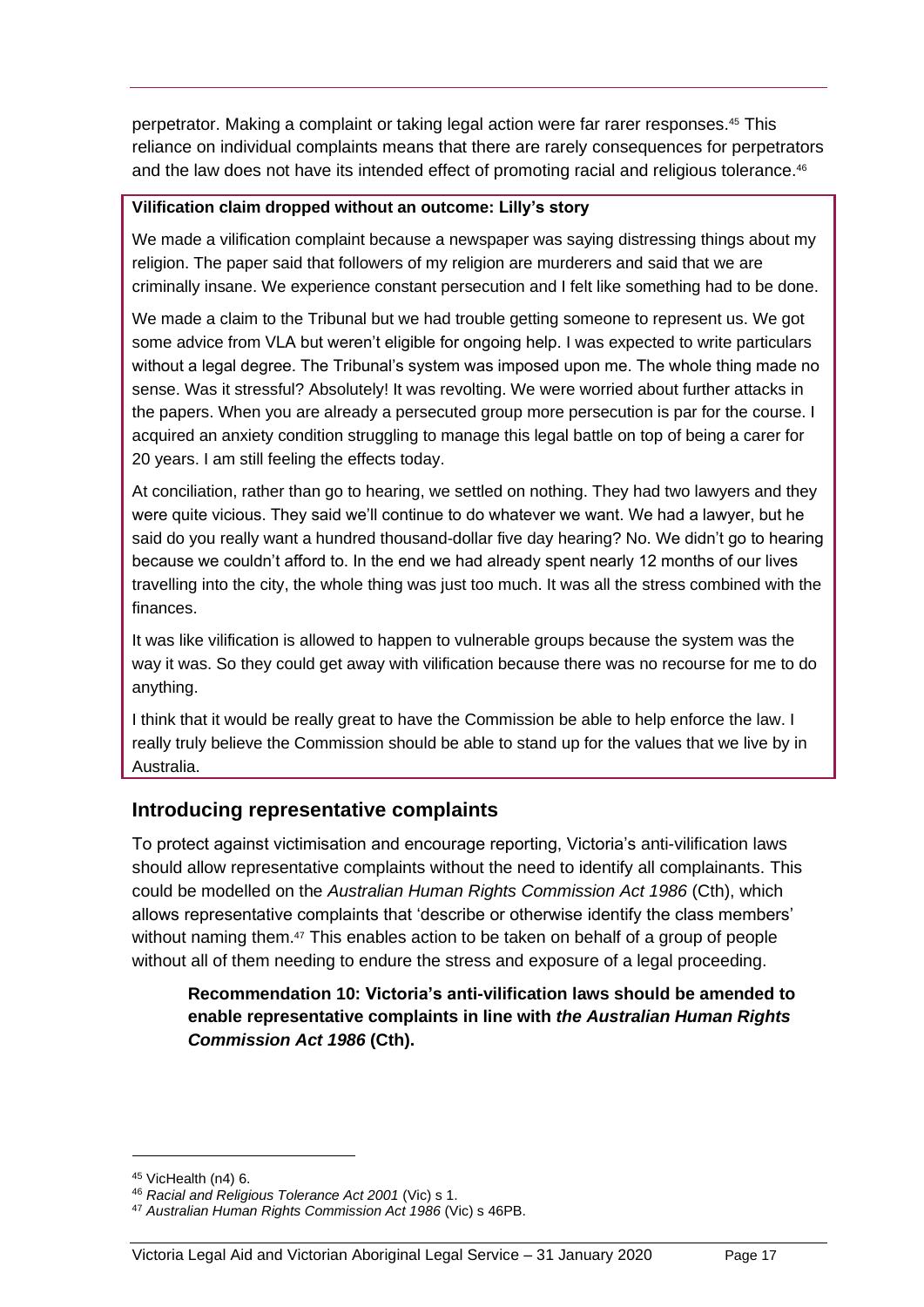## <span id="page-21-0"></span>**Increased VEOHRC powers and functions**

Most of our clients' experiences do not relate to conduct taking place in a newspaper or on the television where a large number of people are subjected to the conduct. As a result, most of our clients would not have the option of being protected by a representative complaint should the above recommendation be adopted. It is also necessary for VEOHRC to play a greater role in ensuring compliance with vilification protections.

Currently VEOHRC does not have the power to enforce the vilification provisions alongside their education and conciliation functions. The well-established concept of a regulatory pyramid is based on the idea that efforts to persuade compliance with the law are more effective if they are backed by the threat of punishment for non-compliance.<sup>48</sup> British academics Hepple, Coussey and Choudhury developed an enforcement pyramid for regulating anti-discrimination laws with persuasion on the bottom of the pyramid, investigation being the next step up combined with the power to make enforceable undertakings and issue compliance notices, and with prosecution and sanctions being at the top of the pyramid which increase the impact of the lower powers..<sup>49</sup>

VEOHRC lacks enforcement powers in relation to vilification provisions. VEOHRC has education and dispute resolution functions, and minimal investigation powers, but no power to compel compliance with anti-discrimination or anti-vilification laws. Reforms in the original *Equal Opportunity Act 2010* (Vic) would have enabled VEOHRC to enter into enforceable undertakings and issue compliance notices, however these reforms were removed in 2011 before the Act came into force.

Victoria's anti-discrimination and vilification laws should be amended to:

- Ensure VEOHRC has the power to investigate acts or practices of its own motion that may be inconsistent with anti-discrimination and vilification laws, without additional procedural requirements such as those present under section 127 of the Victorian *Equal Opportunity Act 2010* (Vic).
- Enable VEOHRC to enforce compliance with anti-discrimination and vilification laws following an investigation, including entering into enforceable undertakings, issuing compliance notices and prosecuting breaches of these laws.

## **Recommendation 11: The full range of regulatory powers and functions provided under the original** *Equal Opportunity Act 2010* **(Vic) should be reinstated and extended to cover vilification provisions.**

It is essential that increased resourcing be provided to VEOHRC to make these enforcement powers meaningful and increase its ability to undertake public education and inquiries functions.

# <span id="page-21-1"></span>**9. Addressing online hate speech**

Online platforms are increasingly being used to express and disseminate hate speech. It has been reported that 35% of Australian internet users have witnessed such behaviour

<sup>48</sup> See: Ian Ayres and John Braithwaite, *Responsive Regulation: Transcending the Deregulation Debate* (Oxford University Press,1992).

<sup>49</sup> Bob Hepple, Mary Coussey and Tufyal Choudhury, *Equality: A New Framework: Report of the Independent Review of the Enforcement of UK Anti-Discrimination Legislation* (Hart Publishing, 2000) 58–59.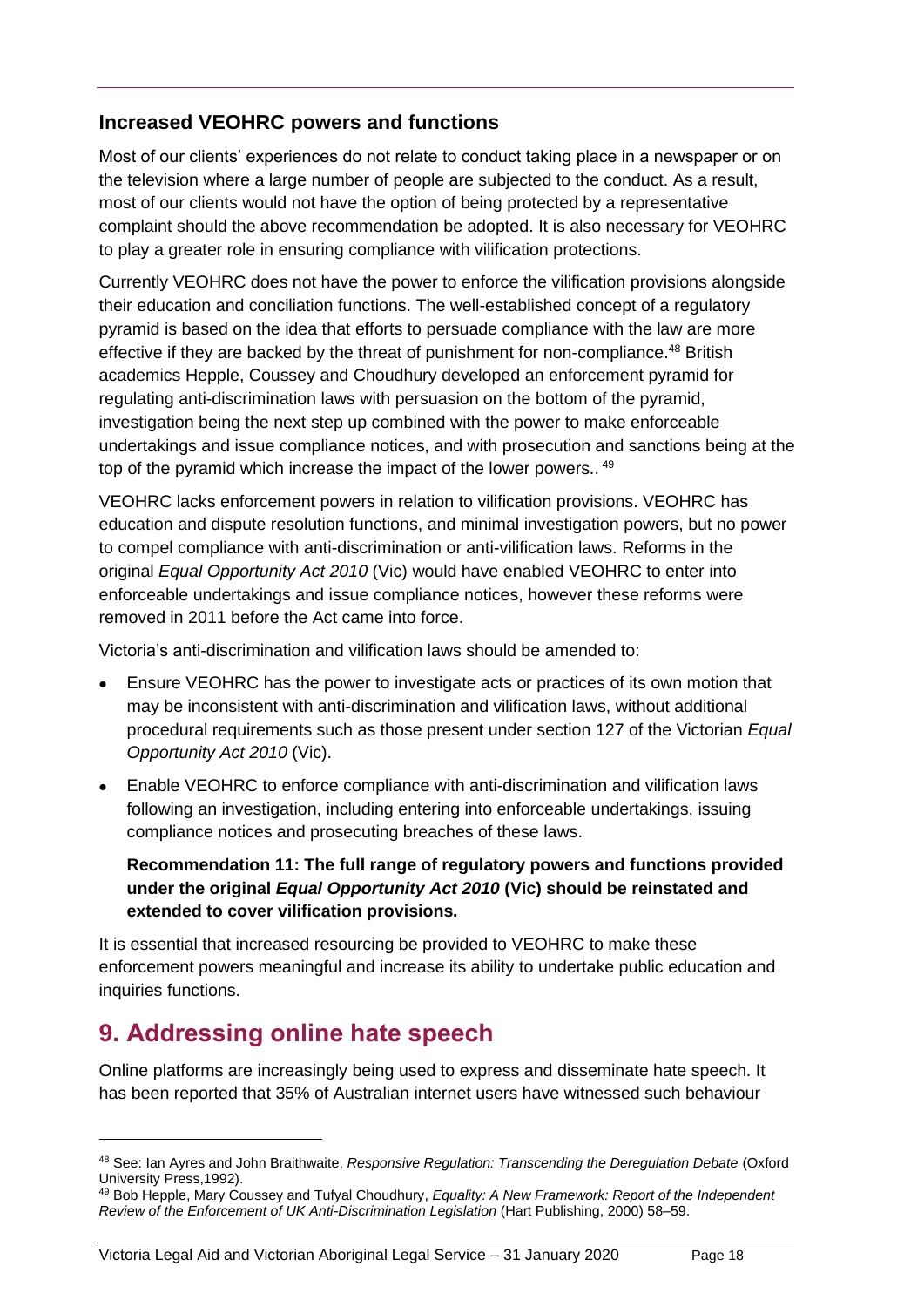online.<sup>50</sup> There has also been an increase of complaints relating to online material submitted Australian Human Rights Commission (**AHRC**), with 25% of complaints in 2017- 18 relating to online conduct.<sup>51</sup>

This is particularly concerning given the widespread use of social media platforms and their expansive reach. There is a dangerous capacity for prejudicial ideas and attitudes to spread on these forums, causing significant harm to people's mental health and wellbeing, social inclusion and feeling of safety in our community. Tyson's story is evidence of this problem and the limitations of online platforms' approaches to policing hate speech:

#### **Racial vilification online: Tyson's story**

I'm a young Aboriginal man. I use an online chat-room which is pretty open, the chat rooms have about 400 people in them. People can put photos up and can post things to other people. You don't have to be logged in so it's better than Facebook. You get addicted to the site. It's pretty good when you've got nothing to do.

I get teased a lot because I'm Aboriginal. In both the chat rooms I'm on Aboriginal people and African-Americans cop it. They put down Aboriginals and they tease African-American people as well. I get called a "coon" and people attack my Aboriginality. I get upset when other cultures attack my nationality. There is an American guy who attacks me and call me the "missing link". People have called me an ape or a monkey and have posted that they hate "blackys". People have said that I have no teeth, that I'm broke, and I'm homeless just because I'm Aboriginal.

I have tried reporting people when they say something racist, but they only get a 15-minute ban. When I have told people off because they have been racist I have got a two day ban. I think they are protecting people being racist on the site. It's very hard to get someone permanently banned, it is very difficult to contact the company directly as it is based overseas. I don't do it anymore. It's hard to bring a racial vilification complaint because I don't know the identity of the people who abuse me and the company is based overseas.

There's no help and you don't know what to do, there is no support. It's giving me mental problems. All I want to do is chat and have a good time.

Victoria's current anti-vilification laws do not ensure social media platforms play an active role as intermediaries to monitor and respond to online hate speech, including 'trolling'. Nor does the law currently provide a solution to the barriers victims face in identifying perpetrators of online vilification, who may use a pseudonym, fake account or otherwise remain anonymous.

The policing or regulation of the internet is a complex problem. However, there are concrete measures available to the Victorian Government to address online hate speech. This includes amending the law to expressly provide liability for corporations that assist conduct that breaches the Act to capture platforms that host or spread hate speech, as well as empowering VEOHRC to require a person or entity to identify unknown perpetrators.

### **Recommendation 12: Victoria's anti-vilification laws should be amended to expressly extend liability for authorising or assisting vilification or**

<sup>50</sup> G Mason and N Czapski, 'Regulating cyber-racsim' (2017) 41(1) *Melbourne University Law Review*, 284. <sup>51</sup> Australian Human Rights Commission, *Annual Report 2017–2018* (Report, October 2018).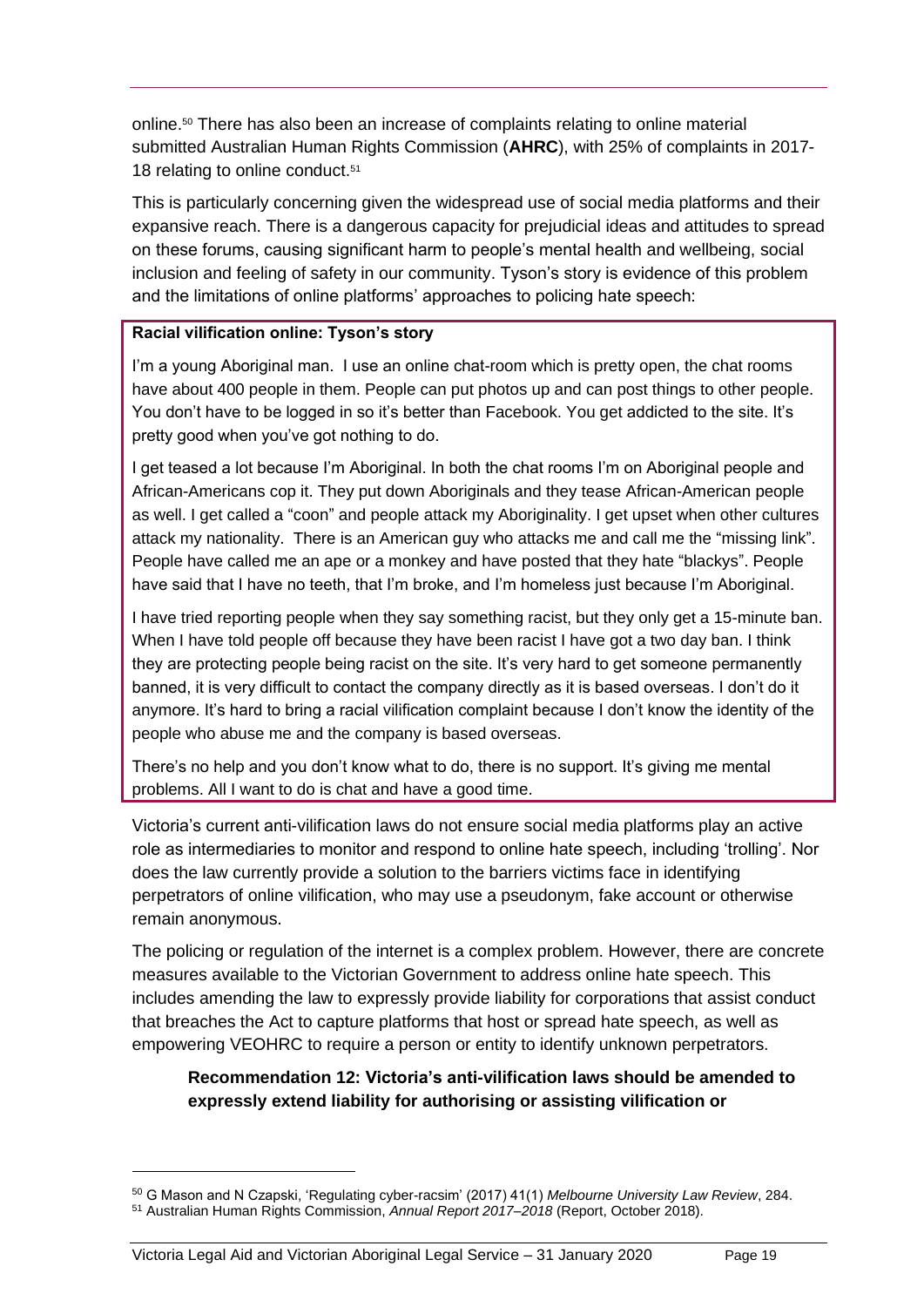**victimisation to corporations (in addition to natural persons and unincorporated associations in the current provision).** 

**Recommendation 13: VEOHRC should be empowered to identify an unknown respondent by requiring a person or entity, where reasonable and necessary, provide the respondent's name and contact details to support the dispute resolution process.**

# <span id="page-23-0"></span>**10. Prioritising prevention**

Reforming Victoria's anti-vilification laws to ensure they are enforceable and accessible to victims of hate speech will not only send a strong message that this conduct will not be tolerated, it is likely to have a deterrent effect on would-be perpetrators. However, a robust response to the problem of hate speech must include consideration of non-legal preventative measures that tackle the root drivers of hate speech.

Hate speech is usually understood to be a symptom of prejudicial attitudes held by an individual about another group. Accordingly, common non-legal responses employed to address it are usually aimed at addressing those beliefs. These responses include public media campaigns to counter hate speech narratives and harmful stereotypes,<sup>52</sup> as well as educational interventions in schools and workplaces. There is also a need to consider the systemic factors beyond individually held beliefs that may drive and facilitate the occurrence of hate speech.<sup>53</sup>

We therefore recommend that resources be dedicated to further research aimed at identifying these root drivers of hate speech and evaluate what strategies will be most effective in preventing this conduct and facilitating normative, systemic change. Alternatively, any public awareness campaign or educational strategy must consider lessons that can be gleaned internationally from the use of these measures.<sup>54</sup>

Holistic measures of redress and support for victims of hate speech are also important if anti-vilification laws are to be effective and the harms of hate speech addressed. Victims are unlikely to exercise their rights under anti-vilification provisions if they do not have access to appropriate and timely specialist support. This should include access to legal information and assistance, and counselling that is appropriately resourced and coordinated.

**Recommendation 14: Further research should be conducted on the individual and systemic drivers for racial discrimination, prejudice and hate speech and the most effective strategies to address these drivers.** 

**Recommendation 15: Additional funding should be granted to support services for impacted communities such as First Nations peoples and LGBTIQ+ communities.** 

<sup>52</sup> United Nations Office on Genocide Prevention and the Responsibility to Protect, *United Nations strategy and*  plan of action on hate speech (web page) [<https://www.un.org/en/genocideprevention/hate-speech](https://www.un.org/en/genocideprevention/hate-speech-strategy.shtml)[strategy.shtml>](https://www.un.org/en/genocideprevention/hate-speech-strategy.shtml).

<sup>53</sup> Equality and Human Rights Commission, *Processes of prejudice: Theory, evidence and intervention*  (Research Report 56, 2010).

<sup>54</sup> Maureen McBride, *What works to reduce prejudice and discrimination? A review of the evidence* (Research Paper, 14 October 2015).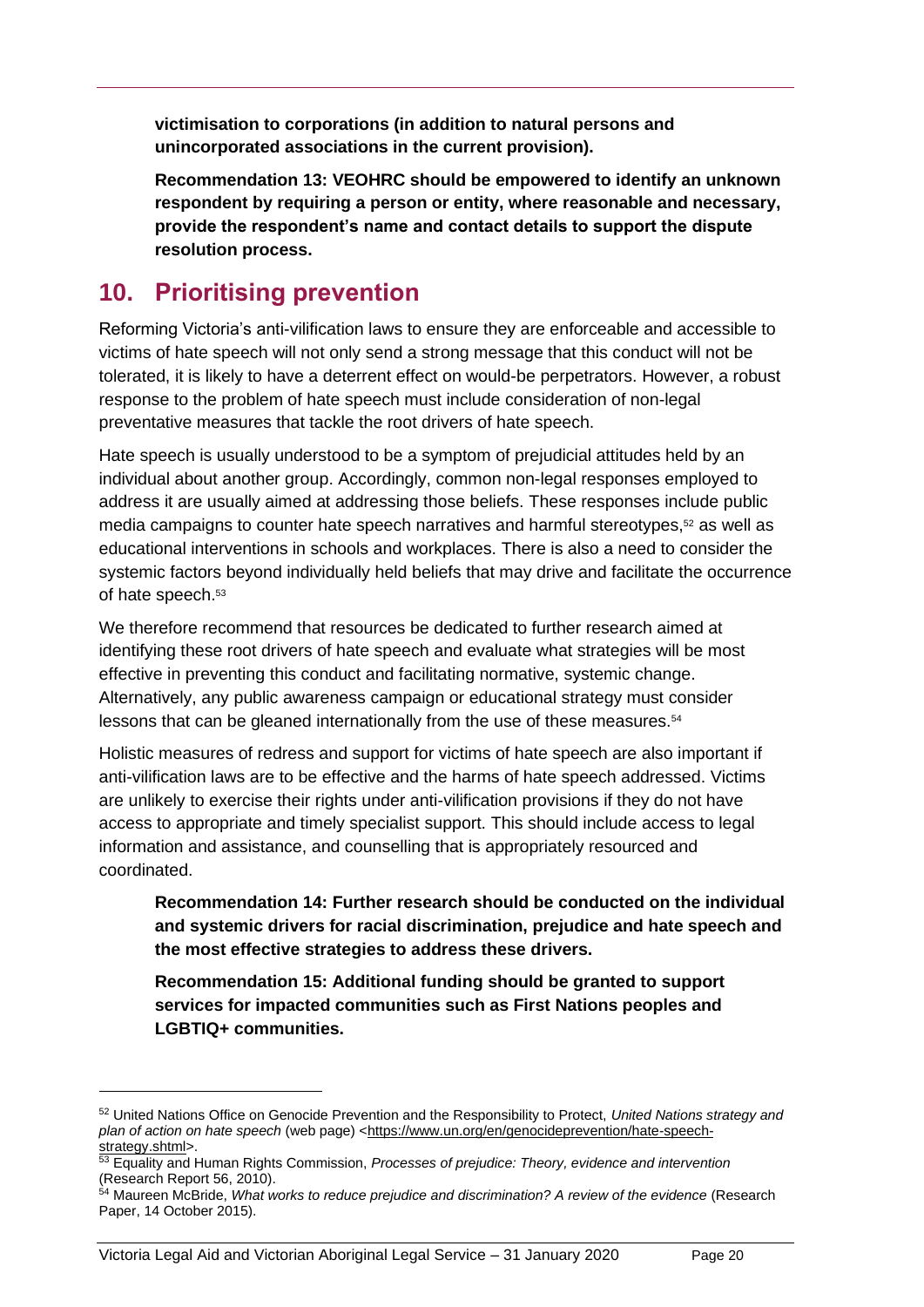Please contact Victoria Legal Aid on [aimee.cooper@vla.vic.gov.au](mailto:aimee.cooper@vla.vic.gov.au) or (03) 9269 0215, and Victorian Aboriginal Legal Service on [kbrowne@vals.org.au](mailto:kbrowne@vals.org.au) or (03) 9418 5999 with any queries.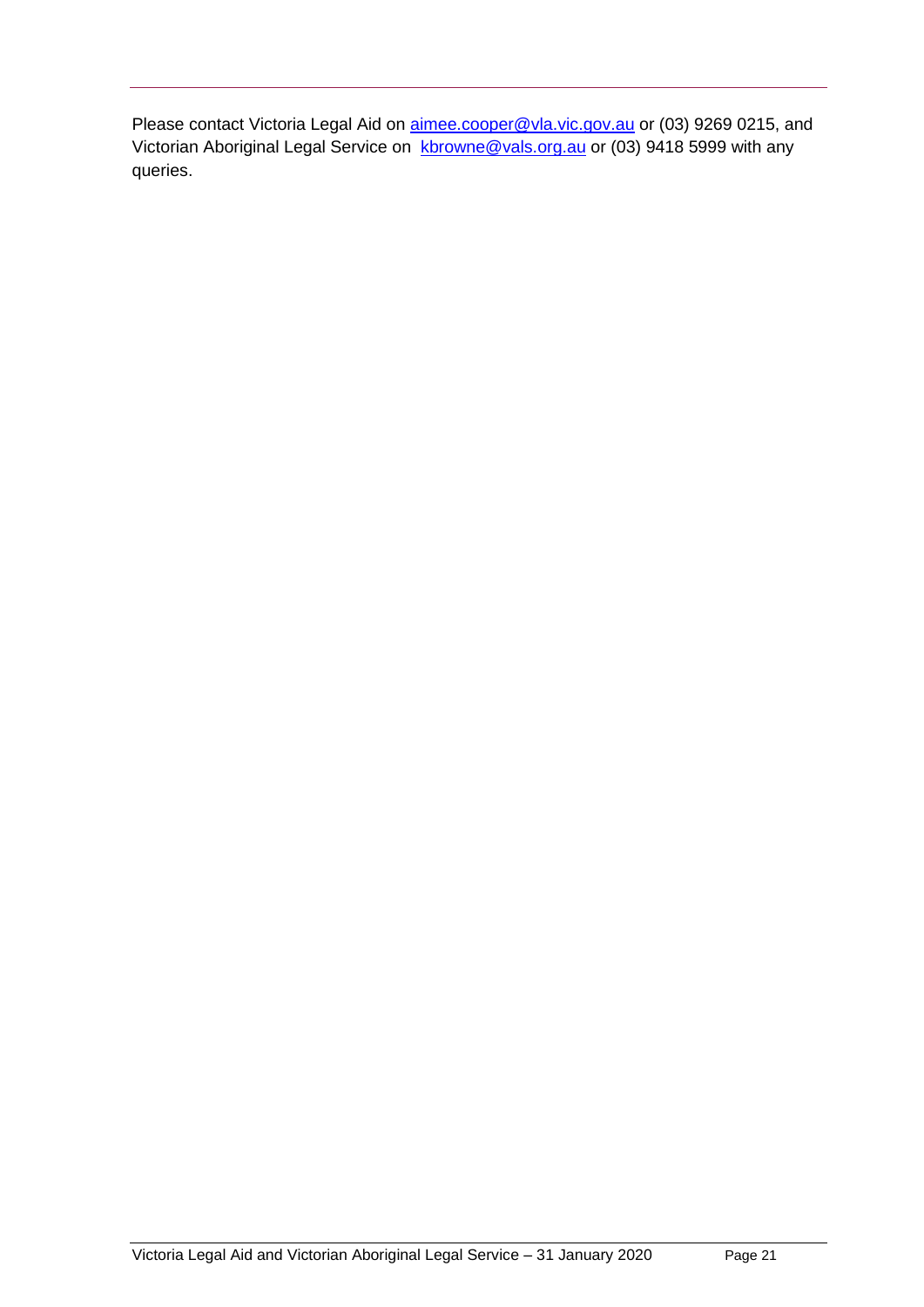# <span id="page-25-0"></span>**Annexure A – About Victoria Legal Aid**

VLA is a Victorian statutory agency responsible for providing information, advice, and assistance in response to a broad range of legal problems. Working alongside our partners in the private profession, community legal centres, and Aboriginal legal services, we help people with legal problems such as family separation, child protection, family violence, discrimination, criminal matters, fines, social security, mental health and tenancy.

As the graphic below shows, our clients are diverse and experience high levels of social and economic advantage, putting them at risk of discrimination, sexual harassment, vilification and victimisation, including as a result of their race, socio-economic status or homelessness, disability or mental health, criminal record and/or age.

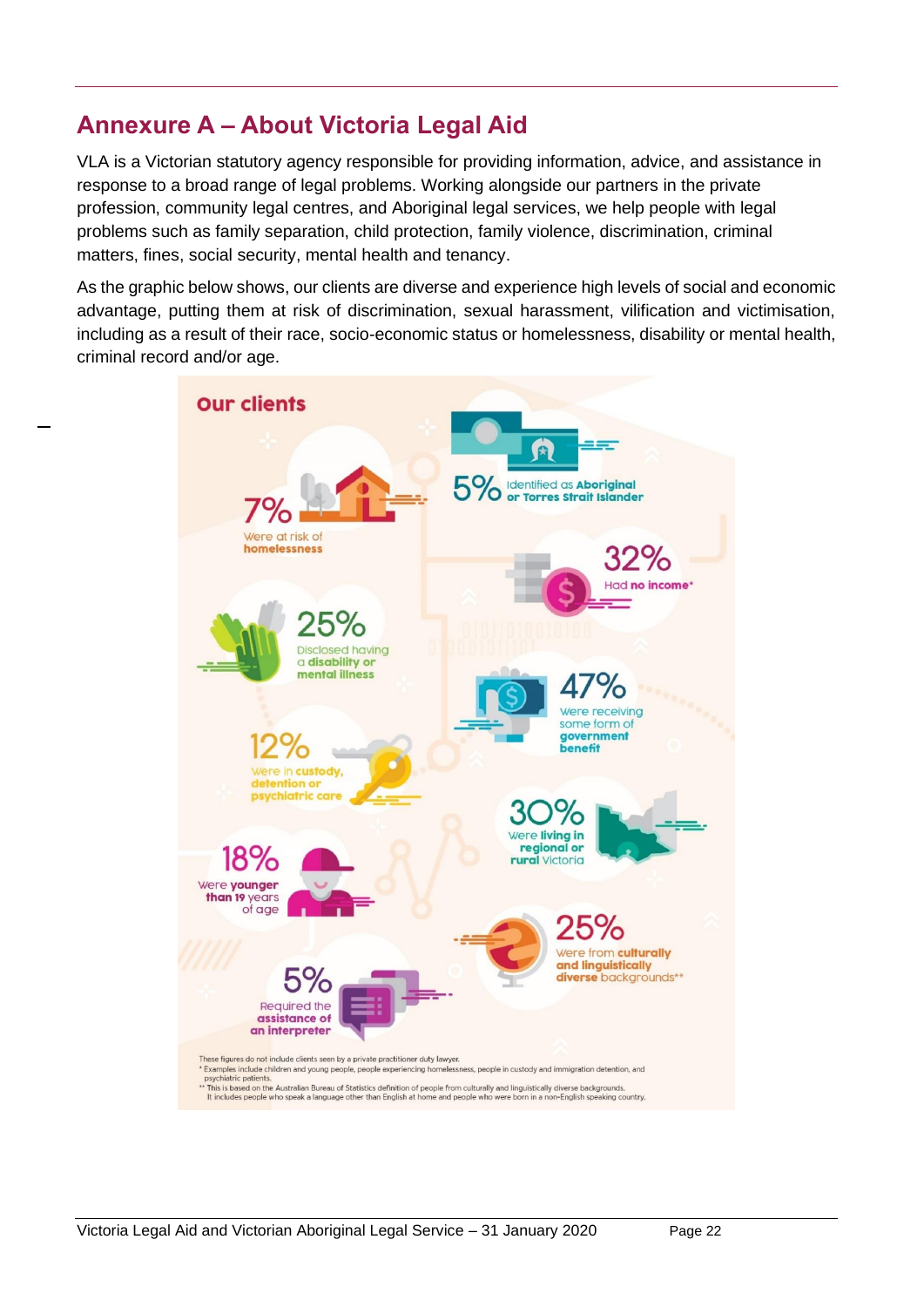In 2018–19, VLA provided assistance to over 100,000 unique clients.<sup>55</sup> Our Legal Help telephone line is a resource for all Victorians to seek information, advice and assistance with legal problems. We work to improve access to justice and pursue innovative ways of providing assistance to reduce the prevalence of legal problems in the community. We assist people with their legal problems at courts, commissions and tribunals as well as in our 14 offices across Victoria. We also deliver early intervention programs, including community legal education and non-legal advocacy.

VLA is the leading provider of legal advice and advocacy to people seeking assistance with discrimination matters in Victoria. Through our Equality Law Program, we provide telephone and inperson advice services in addition to representation in legal proceedings. In the last financial year, we provided 1,376 legal advices on discrimination, sexual harassment, victimisation and vilification.

VLA is also the leading provider of criminal law services, including duty lawyer services for people in custody or appearing on bail or summons at Magistrates' Courts and other courts across Victoria. In 2018–19 VLA provided 67,427 criminal duty lawyer services. VLA is one of the largest criminal law solicitor practices in Victoria and undertakes legally aided criminal casework for summary and indictable matters.

Victoria Legal Aid and Victorian Aboriginal Legal Service – 31 January 2020 Page 23

<sup>55</sup> Unique clients are individual clients who accessed one or more of Victoria Legal Aid's legal services. This does not include people for whom a client-lawyer relationship was not formed, who received telephone, website or in-person information at court or at public counters or participated in community legal education.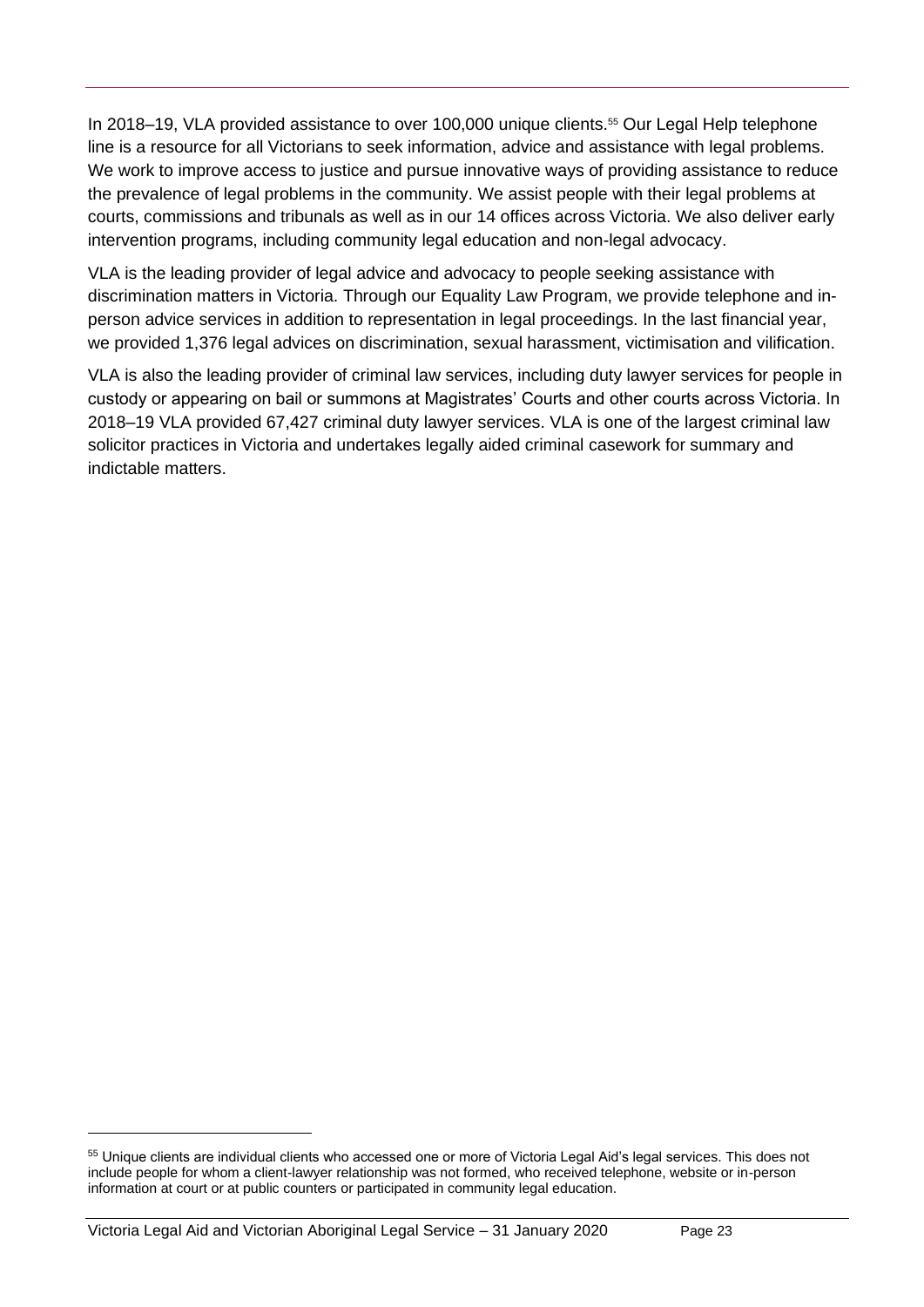# <span id="page-27-0"></span>**Annexure B – About the Victorian Aboriginal Legal Service**

VALS is an Aboriginal Community Controlled Organisation established in 1972 by committee and incorporated in 1975. VALS is committed to caring for the safety and psychological well-being of clients, their families and communities and respecting the cultural diversity, values and beliefs of our clients. VALS vision is to ensure that Aboriginal Victorians are treated with true justice before the law, our human rights are respected, and we have the choice to live a life of the quality we wish.

We operate in a number of strategic forums which help inform and drive initiatives to support Aboriginal people in their engagement with the justice, and broader legal system, in Victoria. We have strong working relationships with the other five peak ACCOs in Victoria and we regularly support our clients to engage in services delivered by our sister organisations. Our legal practice spans across Victoria and operates in the areas of criminal, family law and civil law. In our civil practice, we provide legal assistance to clients facing racial discrimination and vilification.

Our 24-hour support service is backed up by the strong community-based role our Client Service Officers play, in being the first point of contact when an Aboriginal person is taken into custody, through to the finalisation of legal proceedings. Our community legal education program supports the building of knowledge and capacity within the community so our people can identify and seek help on personal issues before they become legal challenges.

We seek to represent women, men and children who come to us for assistance in their legal matters, and are only hindered in doing this where there is a legal conflict of interest and we cannot act. If this is the case, we provide warm referrals to other suitable legal representatives, which include Victoria Legal Aid, Djirra, community legal centres and private practitioners as appropriate.

VALS takes this opportunity to acknowledge Aboriginal and Torres Strait Islander peoples and traditional owners throughout Victoria, including elders past and present. We acknowledge the strength and bravery of our clients who have allowed us to share their stories as part of this submission.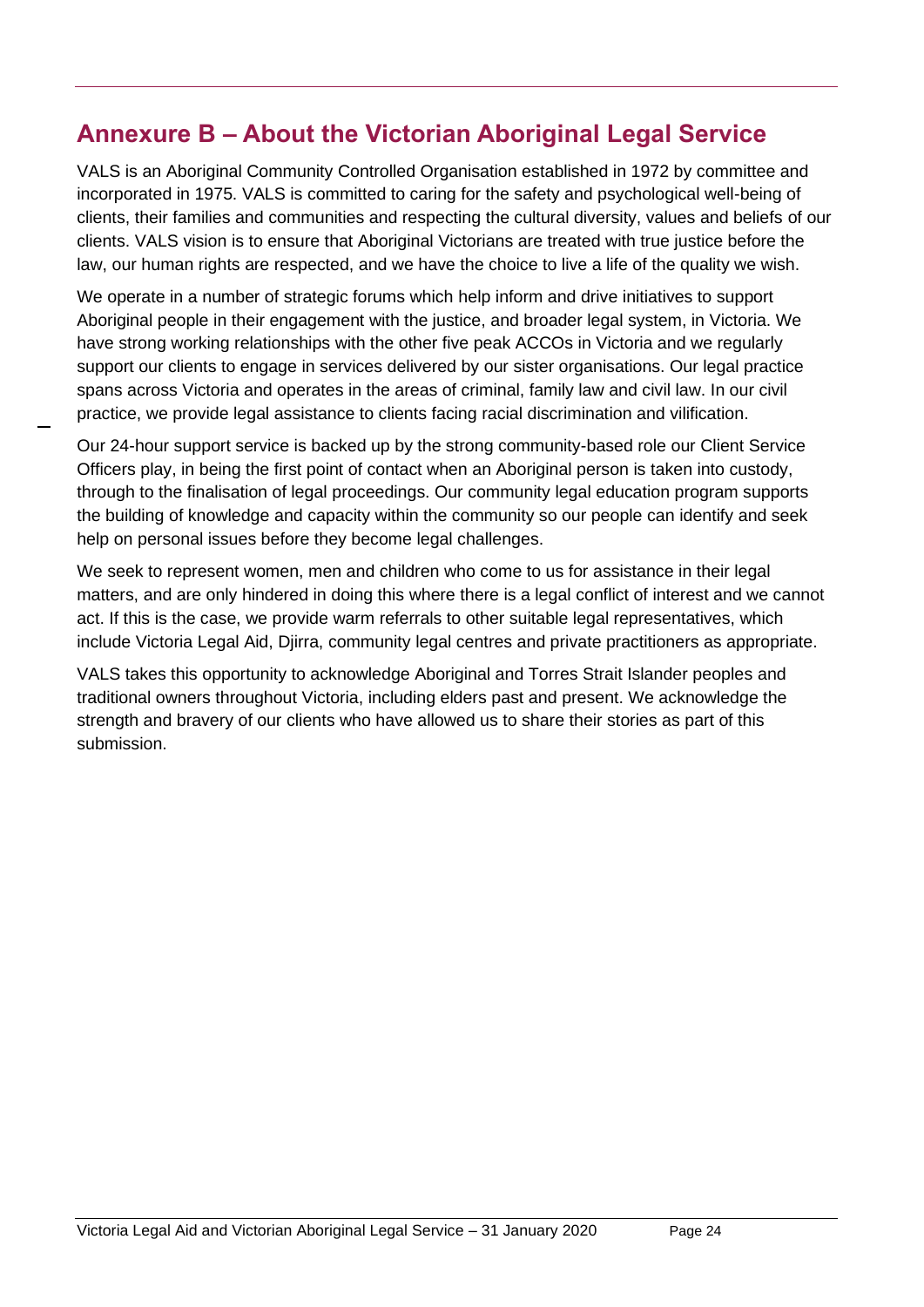# <span id="page-28-0"></span>**Annexure C – List of recommendations**

| #              | <b>Recommendation</b>                                                                                                                                                                                                                                                                                                                                                                           |  |  |  |  |  |  |  |
|----------------|-------------------------------------------------------------------------------------------------------------------------------------------------------------------------------------------------------------------------------------------------------------------------------------------------------------------------------------------------------------------------------------------------|--|--|--|--|--|--|--|
| $\mathbf{1}$   | Victoria's anti-vilification laws should be amended to include protection on the<br>basis of sexual orientation, gender identity, diverse sex characteristics, gender<br>and disability as well as someone who has a personal association with a protected<br>attribute.                                                                                                                        |  |  |  |  |  |  |  |
| $\overline{2}$ | Victoria's anti-vilification laws should be amended to cover conduct that expresses<br>or is likely in the circumstances to incite hatred towards, serious contempt of,<br>severe ridicule towards or revulsion of, a person or people with a protected<br>attribute.                                                                                                                           |  |  |  |  |  |  |  |
| 3              | Victoria's anti-vilification laws should include a complementary harm based civil<br>protection alongside an amended incitement protection.                                                                                                                                                                                                                                                     |  |  |  |  |  |  |  |
| 4              | Victoria's anti-vilification laws should replace the definition of 'religious purpose'<br>with a definition that reflects the manifestation of freedom of religion and belief<br>under article 18 of the International Covenant on Civil and Political Rights to mean<br>religious 'worship, observance, practice and teaching'.                                                                |  |  |  |  |  |  |  |
| 5              | The broad exception for conduct engaged in 'for any purpose in the public interest'<br>under Victorian anti-vilification law be amended to include 'any genuine purpose in<br>the public interest'.                                                                                                                                                                                             |  |  |  |  |  |  |  |
| 6              | Victoria's anti-vilification laws should not adopt a general limitations clause as an<br>alternative to existing exceptions.                                                                                                                                                                                                                                                                    |  |  |  |  |  |  |  |
| $\overline{7}$ | Consideration should be given to the reform of the RRTA offences alongside any<br>work to reform the civil provisions. This could include consideration of:<br>Moving the offences to the Crimes Act 1958 (Vic)<br>(a)<br>Reducing the complexity of the offences<br>(b)<br>Reviewing the maximum penalties, and<br>(c)<br>Reviewing the role of the DPP in consenting to a prosecution.<br>(d) |  |  |  |  |  |  |  |
|                |                                                                                                                                                                                                                                                                                                                                                                                                 |  |  |  |  |  |  |  |
| 8              | The civil provisions in the RRTA should be incorporated into the Equal<br>Opportunity Act 2010 (Vic).                                                                                                                                                                                                                                                                                           |  |  |  |  |  |  |  |
| 9              | The criminal provisions in the RRTA should be moved to the Crimes Act 1958                                                                                                                                                                                                                                                                                                                      |  |  |  |  |  |  |  |